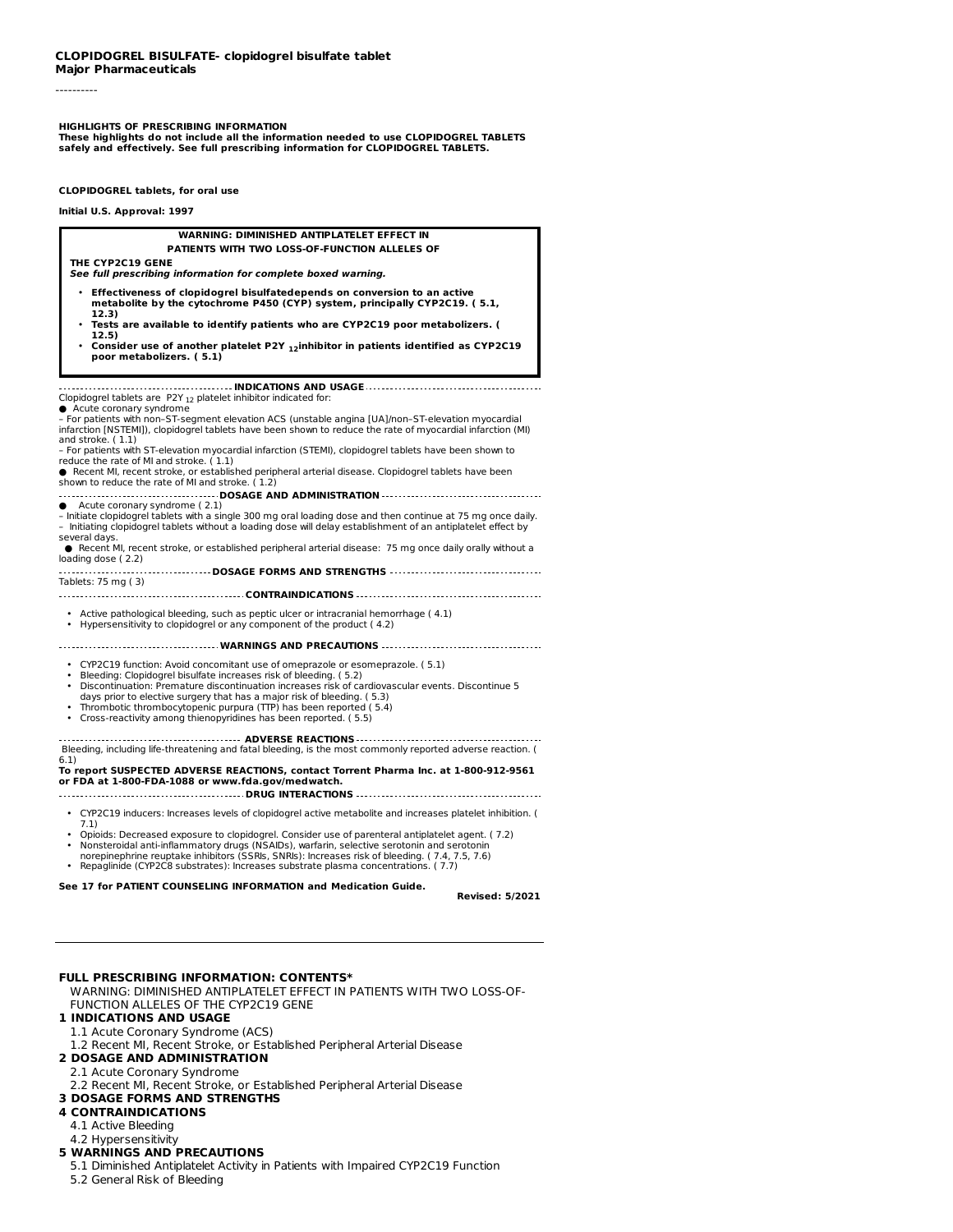- 5.3 Discontinuation of Clopidogrel Bisulfate
- 5.4 Thrombotic Thrombocytopenic Purpura (TTP)
- 5.5 Cross-Reactivity among Thienopyridines

# **6 ADVERSE REACTIONS**

- 6.1 Clinical Trials Experience
- 6.2 Postmarketing Experience

# **7 DRUG INTERACTIONS**

- 7.1 CYP2C19 Inducers
- 7.2 CYP2C19 Inhibitors
- 7.3 Opioids
- 7.4 Nonsteroidal Anti-inflammatory Drugs (NSAIDs)
- 7.5 Warfarin (CYP2C9 Substrates)
- 7.6 SSRIs and SNRIs

#### 7.7 Repaglinide (CYP2C8 Substrates) **8 USE IN SPECIFIC POPULATIONS**

- 8.1 Pregnancy
- 8.2 Lactation
- 8.4 Pediatric Use
- 8.5 Geriatric Use
- 8.6 Renal Impairment
- 8.7 Hepatic Impairment
- **10 OVERDOSAGE**

# **11 DESCRIPTION**

# **12 CLINICAL PHARMACOLOGY**

- 12.1 Mechanism of Action
- 12.2 Pharmacodynamics
- 12.3 Pharmacokinetics

#### 12.5 Pharmacogenomics

# **13 NONCLINICAL TOXICOLOGY**

13.1 Carcinogenesis, Mutagenesis, Impairment of Fertility

# **14 CLINICAL STUDIES**

- 14.1 Acute Coronary Syndrome
- 14.2 Recent Myocardial Infarction, Recent Stroke, or Established Peripheral Arterial Disease
- 
- 14.3 No Demonstrated Benefit of clopidogrel bisulfate plus Aspirin in Patients with

#### Multiple Risk Factors or Established Vascular Disease **16 HOW SUPPLIED/STORAGE AND HANDLING**

# **17 PATIENT COUNSELING INFORMATION**

\* Sections or subsections omitted from the full prescribing information are not listed.

# **FULL PRESCRIBING INFORMATION**

# **WARNING: DIMINISHED ANTIPLATELET EFFECT IN PATIENTS WITH TWO LOSS-OF-FUNCTION ALLELES OF THE CYP2C19 GENE**

**The effectiveness of clopidogrel bisulfate results from its antiplatelet activity, which is dependent on its conversion to an active metabolite by the cytochrome P450 (CYP) system, principally CYP2C19 [see Warnings and Precautions ( 5.1), Clinical Pharmacology ( 12.3)] . Clopidogrel bisulfate at recommended doses forms less of the active metabolite and so has a reduced effect on platelet activity in patients who are homozygous for nonfunctional alleles of the CYP2C19 gene, (termed "CYP2C19 poor metabolizers"). Tests are available to identify patients who are CYP2C19 poor metabolizers [see Clinical Pharmacology ( 12.5)] . Consider use of another platelet P2Y12 inhibitor in patients identified as CYP2C19 poor metabolizers.**

# **1 INDICATIONS AND USAGE**

# **1.1 Acute Coronary Syndrome (ACS)**

- Clopidogrel tablets are indicated to reduce the rate of myocardial infarction (MI) and stroke in patients with non–ST-segment elevation ACS (unstable angina [UA]/non– ST-elevation myocardial infarction [NSTEMI]), including patients who are to be managed medically and those who are to be managed with coronary revascularization. Clopidogrel tablets should be administered in conjunction with aspirin.
- Clopidogrel tablets are indicated to reduce the rate of myocardial infarction and stroke in patients with acute ST-elevation myocardial infarction (STEMI) who are to be managed medically. Clopidogrel tablets should be administered in conjunction with aspirin.

# **1.2 Recent MI, Recent Stroke, or Established Peripheral Arterial Disease**

In patients with established peripheral arterial disease or with a history of recent myocardial infarction (MI) or recent stroke clopidogrel bisulfate tablets is indicated to reduce the rate of MI and stroke.

# **2 DOSAGE AND ADMINISTRATION**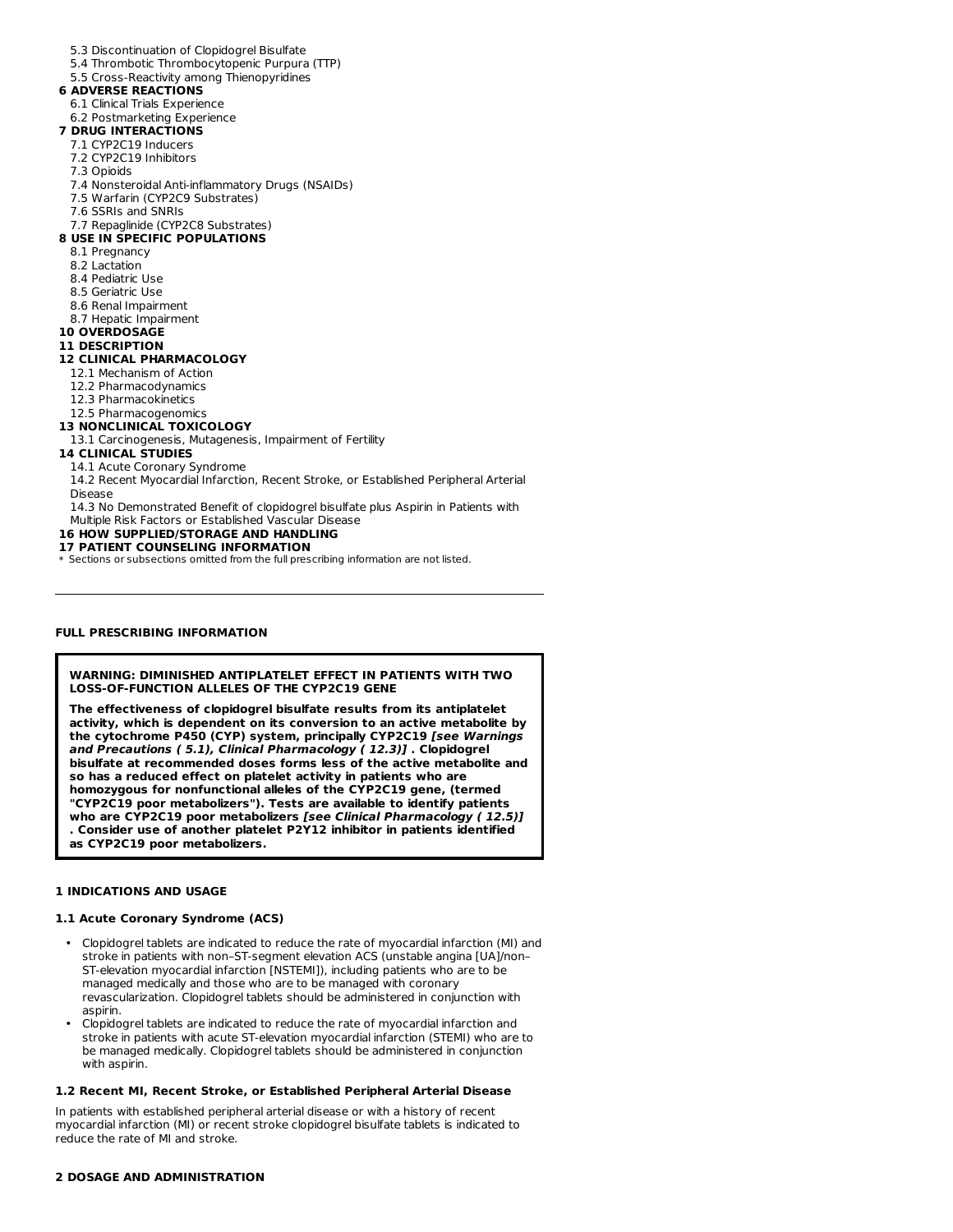# **2.1 Acute Coronary Syndrome**

In patients who need an antiplatelet effect within hours, initiate clopidogrel tablets with a single 300 mg oral loading dose and then continue at 75 mg once daily. Initiating clopidogrel tablets without a loading dose will delay establishment of an antiplatelet effect by several days [see Clinical Pharmacology (12.3) and Clinical Studies (14.1)].

# **2.2 Recent MI, Recent Stroke, or Established Peripheral Arterial Disease**

75 mg once daily orally without a loading dose [see Clinical Pharmacology (12.3) and Clinical Studies ( 14.2)] .

# **3 DOSAGE FORMS AND STRENGTHS**

• 75 mg tablets: Light pink colored, round, beveled edge, biconvex film coated tablets printed "41" with black ink on one side and plain on the other side.

# **4 CONTRAINDICATIONS**

# **4.1 Active Bleeding**

Clopidogrel tablets are contraindicated in patients with active pathological bleeding such as peptic ulcer or intracranial hemorrhage.

### **4.2 Hypersensitivity**

Clopidogrel tablets are contraindicated in patients with hypersensitivity (e.g., anaphylaxis) to clopidogrel or any component of the product [see Adverse Reactions (  $6.2)$ ].

# **5 WARNINGS AND PRECAUTIONS**

# **5.1 Diminished Antiplatelet Activity in Patients with Impaired CYP2C19 Function**

Clopidogrel is a prodrug. Inhibition of platelet aggregation by clopidogrel is achieved through an active metabolite. The metabolism of clopidogrel to its active metabolite can be impaired by genetic variations in CYP2C19 [see Boxed Warning].

The metabolism of clopidogrel can also be impaired by drugs that inhibit CYP2C19, such as omeprazole or esomeprazole. Avoid concomitant use of clopidogrel bisulfate with omeprazole or esomeprazole because both significantly reduce the antiplatelet activity of clopidogrel bisulfate [see Drug Interactions ( 7.1)] .

#### **5.2 General Risk of Bleeding**

P2Y12 inhibitors (Thienopyridines), including clopidogrel bisulfate, increase the risk of bleeding.

P2Y12 inhibitors (Thienopyridines), inhibit platelet aggregation for the lifetime of the platelet (7 to 10 days). Because the half-life of clopidogrel's active metabolite is short, it may be possible to restore hemostasis by administering exogenous platelets; however, platelet transfusions within 4 hours of the loading dose or 2 hours of the maintenance dose may be less effective.

Use of drugs that induce the activity of CYP2C19 would be expected to result in increased drug levels of the active metabolite of clopidogrel and might potentiate the bleeding risk. As a precaution, avoid concomitant use of strong CYP2C19 inducers [see Drug Interactions ( 7.1) and Clinical Pharmacology ( 12.3)].

# **5.3 Discontinuation of Clopidogrel Bisulfate**

Discontinuation of clopidogrel bisulfate increases the risk of cardiovascular events. If clopidogrel bisulfate must be temporarily discontinued (e.g., to treat bleeding or for surgery with a major risk of bleeding), restart it as soon as possible. When possible, interrupt therapy with clopidogrel bisulfate for five days prior to such surgery. Resume clopidogrel bisulfate as soon as hemostasis is achieved.

# **5.4 Thrombotic Thrombocytopenic Purpura (TTP)**

TTP, sometimes fatal, has been reported following use of clopidogrel bisulfate, sometimes after a short exposure (<2 weeks). TTP is a serious condition that requires urgent treatment including plasmapheresis (plasma exchange). It is characterized by thrombocytopenia, microangiopathic hemolytic anemia (schistocytes [fragmented RBCs] seen on peripheral smear), neurological findings, renal dysfunction, and fever [see Adverse Reactions ( 6.2)].

# **5.5 Cross-Reactivity among Thienopyridines**

Hypersensitivity including rash, angioedema or hematologic reaction has been reported in patients receiving clopidogrel bisulfate, including patients with a history of hypersensitivity or hematologic reaction to other thienopyridines [see Contraindications ( 4.2) and Adverse Reactions ( 6.2)] .

# **6 ADVERSE REACTIONS**

The following serious adverse reactions are discussed below and elsewhere in the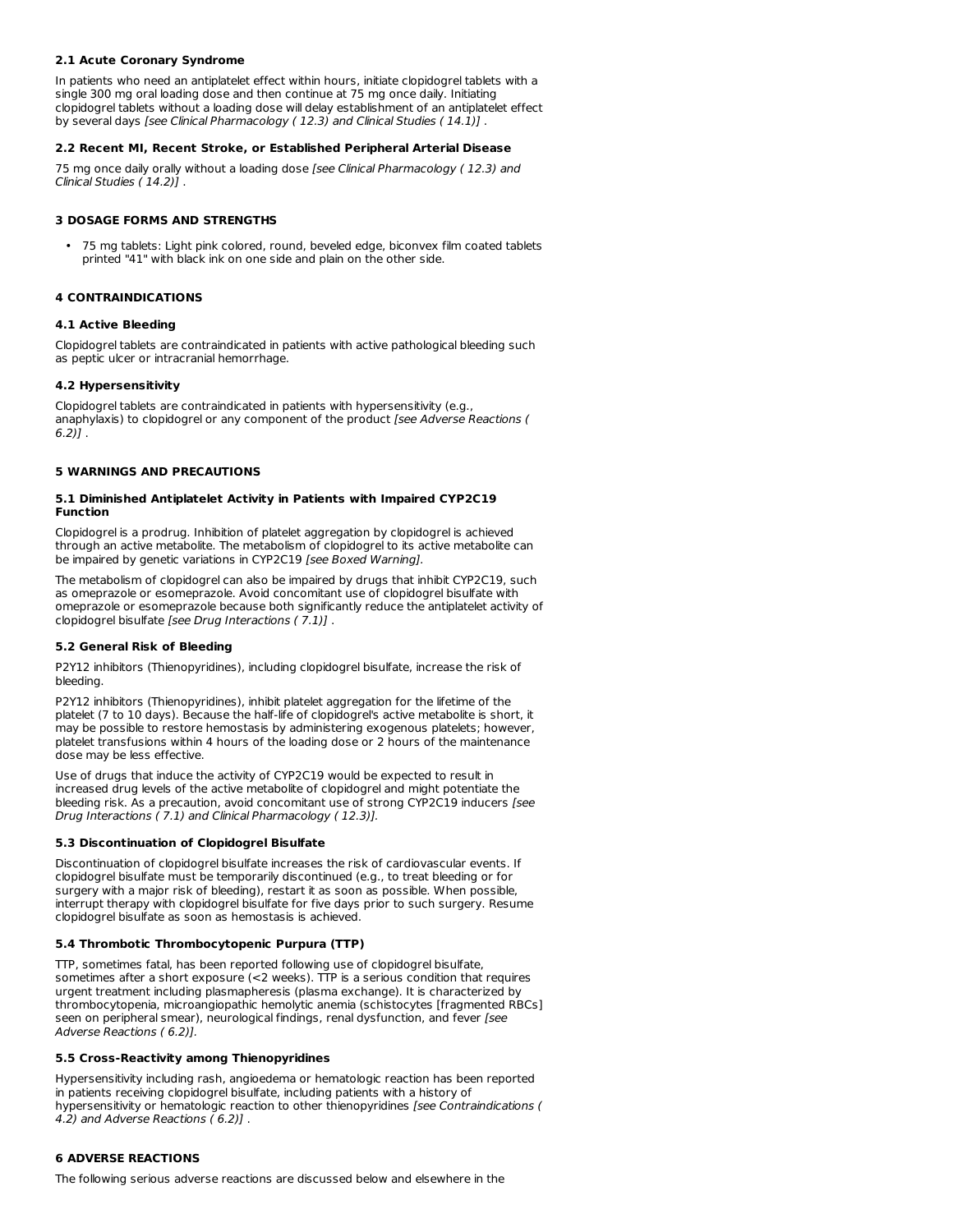labeling:

- Bleeding [see Warnings and Precautions( 5.2)]
- Thrombotic thrombocytopenic purpura [seeWarnings and Precautions ( 5.4)]

### **6.1 Clinical Trials Experience**

Because clinical trials are conducted under widely varying conditions and durations of follow-up, adverse reaction rates observed in the clinical trials of a drug cannot be directly compared to rates in the clinical trials of another drug and may not reflect the rates observed in practice.

Clopidogrel bisulfate has been evaluated for safety in more than 54,000 patients, including over 21,000 patients treated for 1 year or more. The clinically important adverse reactions observed in trials comparing clopidogrel bisulfate plus aspirin to placebo plus aspirin and trials comparing clopidogrel bisulfate alone to aspirin alone are discussed below.

Bleeding

CURE

In CURE, clopidogrel bisulfate use with aspirin was associated with an increase in major bleeding (primarily gastrointestinal and at puncture sites) compared to placebo with aspirin (see Table 1). The incidence of intracranial hemorrhage (0.1%) and fatal bleeding (0.2%) were the same in both groups. Other bleeding events that were reported more frequently in the clopidogrel group were epistaxis, hematuria, and bruise.

The overall incidence of bleeding is described in Table 1.

# **Table 1: CURE Incidence of Bleeding Complications (% patients)**

| Event                                                 | Clopidogrel<br>bisulfate<br>(+ aspirin) | Placebo<br>(+ aspirin) |
|-------------------------------------------------------|-----------------------------------------|------------------------|
|                                                       | (n=6,259)                               | $(n=6,303)$            |
| Major bleeding $*$                                    | 3.7                                     | 2.7                    |
| Life-threatening bleeding                             | 2.2                                     | 1.8                    |
| Fatal                                                 | 0.2                                     | 0.2                    |
| 5 g/dL hemoglobin drop                                | 0.9                                     | 0.9                    |
| Requiring surgical intervention                       | 0.7                                     | 0.7                    |
| Hemorrhagic strokes                                   | 0.1                                     | 0.1                    |
| Reguiring inotropes                                   | 0.5                                     | 0.5                    |
| Requiring transfusion ( $\geq 4$ units)               | 1.2                                     | 1.0                    |
| Other major bleeding                                  | 1.6                                     | 1.0                    |
| Significantly disabling                               | 0.4                                     | 0.3                    |
| Intraocular bleeding with significant loss of vision  | 0.05                                    | 0.03                   |
| Requiring 2 to 3 units of blood                       | 1.3                                     | 0.9                    |
| Minor bleeding <sup>†</sup>                           | 5.1                                     | 2.4                    |
| Life-threatening and other major bleeding.            |                                         |                        |
| <sup>†</sup> Led to interruption of study medication. |                                         |                        |

COMMIT

In COMMIT, similar rates of major bleeding were observed in the clopidogrel bisulfate and placebo groups, both of which also received aspirin (see Table 2).

# **Table 2: Incidence of Bleeding Events in COMMIT (% patients)**

| <b>Type of Bleeding</b>                                                                | <b>Clopidogrel</b><br>bisulfate<br>(+ aspirin)<br>$(n=22,961)$ | <b>Placebo</b><br>(+ aspirin)<br>$(n=22,891)$ | p-value |
|----------------------------------------------------------------------------------------|----------------------------------------------------------------|-----------------------------------------------|---------|
| Major* noncerebral or cerebral bleeding                                                | 0.6                                                            | 0.5                                           | 0.59    |
| Major noncerebral                                                                      | 0.4                                                            | 0.3                                           | 0.48    |
| Fatal                                                                                  | 0.2                                                            | 0.2                                           | 0.90    |
| Hemorrhagic stroke                                                                     | 0.2                                                            | 0.2                                           | 0.91    |
| Fatal                                                                                  | 0.2                                                            | 0.2                                           | 0.81    |
| Other noncerebral bleeding (nonmajor)                                                  | 3.6                                                            | 3.1                                           | 0.005   |
| Any noncerebral bleeding                                                               | 3.9                                                            | 3.4                                           | 0.004   |
| * Maior bleeds were cerebral bleeds or noncerebral bleeds thought to have caused death |                                                                |                                               |         |

Major bleeds were cerebral bleeds or noncerebral bleeds thought to have caused death or that required transfusion.

# CAPRIE (Clopidogrel bisulfate vs Aspirin)

In CAPRIE, gastrointestinal hemorrhage occurred at a rate of 2.0% in those taking clopidogrel bisulfate versus 2.7% in those taking aspirin; bleeding requiring hospitalization occurred in 0.7% and 1.1%, respectively. The incidence of intracranial hemorrhage was 0.4% for clopidogrel bisulfate compared to 0.5% for aspirin.

Other bleeding events that were reported more frequently in the clopidogrel bisulfate group were epistaxis and hematoma.

#### Other Adverse Events

In CURE and CHARISMA, which compared clopidogrel bisulfate plus aspirin to aspirin alone, there was no difference in the rate of adverse events (other than bleeding)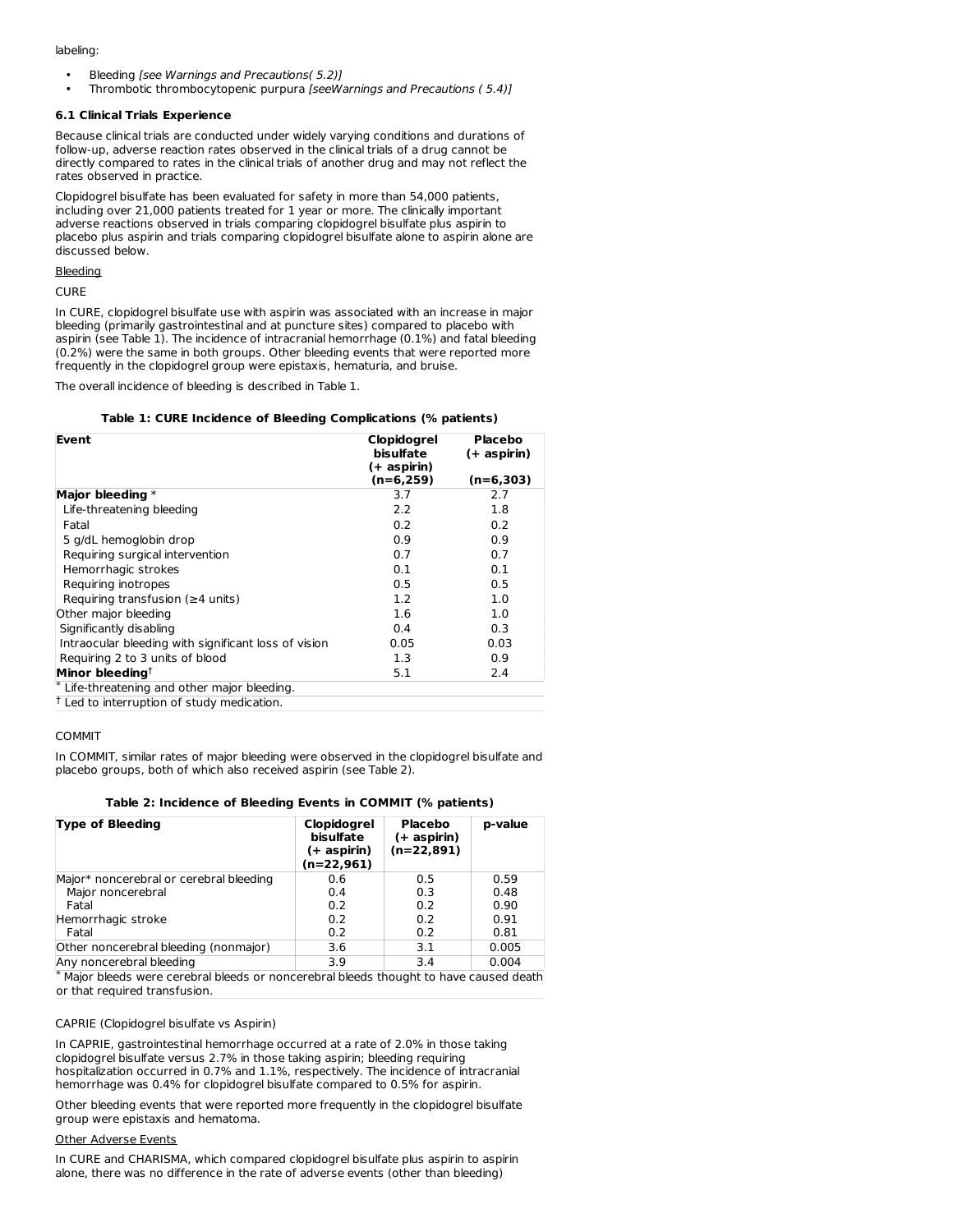between clopidogrel bisulfate and placebo.

In CAPRIE, which compared clopidogrel bisulfate to aspirin, pruritus was more frequently reported in those taking clopidogrel bisulfate. No other difference in the rate of adverse events (other than bleeding) was reported.

#### **6.2 Postmarketing Experience**

The following adverse reactions have been identified during postapproval use of clopidogrel bisulfate. Because these reactions are reported voluntarily from a population of an unknown size, it is not always possible to reliably estimate their frequency or establish a causal relationship to drug exposure.

Hemorrhages, including those with fatal outcome, have been reported in patients treated with clopidogrel bisulfate.

- Blood and lymphatic system disorders : Agranulocytosis, aplastic anemia/pancytopenia, thrombotic thrombocytopenic purpura (TTP), acquired hemophilia A
- Gastrointestinal disorders : Colitis (including ulcerative or lymphocytic colitis), pancreatitis, stomatitis, gastric/duodenal ulcer, diarrhea
- General disorders and administration site condition : Fever
- Hepatobiliary disorders : Acute liver failure, hepatitis (noninfectious), abnormal liver function test
- Immune system disorders : Hypersensitivity reactions, anaphylactoid reactions, serum sickness, insulin autoimmune syndrome, which can lead to severe hypoglycemia
- Musculoskeletal, connective tissue and bone disorders : Myalgia, arthralgia, arthritis
- Nervous system disorders : Taste disorders, headache, ageusia
- Psychiatric disorders : Confusion, hallucinations
- Respiratory, thoracic and mediastinal disorders : Bronchospasm, interstitial pneumonitis, eosinophilic pneumonia
- Renal and urinary disorders : Increased creatinine levels
- Skin and subcutaneous tissue disorders : Maculopapular, erythematous or exfoliative rash, urticaria, bullous dermatitis, eczema, toxic epidermal necrolysis, Stevens-Johnson syndrome, acute generalized exanthematous pustulosis (AGEP), angioedema, drug-induced hypersensitivity syndrome, drug rash with eosinophilia and systemic symptoms (DRESS), erythema multiforme, lichen planus, generalized pruritus
- Vascular disorders : Vasculitis, hypotension

# **7 DRUG INTERACTIONS**

# **7.1 CYP2C19 Inducers**

Since clopidogrel is metabolized to its active metabolite partly by CYP2C19, use of drugs that induce the activity of this enzyme would be expected to result in increased drug levels of the active metabolite of clopidogrel.

Rifampin strongly induces CYP2C19 resulting to both an increase level of clopidogrel active metabolite and platelet inhibition, which in particular might potentiate the risk of bleeding. As a precaution, avoid concomitant use of strong CYP2C19 inducers [see Warnings and Precautions ( 5.1) and Clinical Pharmacology ( 12.3)].

# **7.2 CYP2C19 Inhibitors**

Clopidogrel is metabolized to its active metabolite in part by CYP2C19. Concomitant use of drugs that inhibit the activity of this enzyme results in reduced plasma concentrations of the active metabolite of clopidogrel and a reduction in platelet inhibition [see Warnings] and Precautions ( 5.1)] .

### Omeprazole or Esomeprazole

Avoid concomitant use of clopidogrel bisulfate with omeprazole or esomeprazole. In clinical studies, omeprazole was shown to reduce significantly the antiplatelet activity of clopidogrel bisulfate when given concomitantly or 12 hours apart. A similar reduction in antiplatelet activity was observed with esomeprazole when given concomitantly with clopidogrel bisulfate. Dexlansoprazole, lansoprazole, and pantoprazole had less effect on the antiplatelet activity of clopidogrel bisulfate than did omeprazole or esomeprazole [see Warnings and Precautions ( 5.1) and Clinical Pharmacology ( 12.3)].

# **7.3 Opioids**

As with other oral P2Y  $_{12}$  inhibitors, coadministration of opioid agonists delay and reduce the absorption of clopidogrel, presumably because of slowed gastric emptying, resulting in reduced exposure to its metabolites [see Clinical Pharmacology (12.3)]. Consider the use of a parenteral antiplatelet agent in acute coronary syndrome patients requiring coadministration of morphine or other opioid agonists.

# **7.4 Nonsteroidal Anti-inflammatory Drugs (NSAIDs)**

Coadministration of clopidogrel bisulfate and NSAIDs increases the risk of gastrointestinal bleeding.

# **7.5 Warfarin (CYP2C9 Substrates)**

Although the administration of clopidogrel 75 mg per day did not modify the pharmacokinetics of S-warfarin (a CYP2C9 substrate) or INR in patients receiving longterm warfarin therapy, coadministration of clopidogrel bisulfate with warfarin increases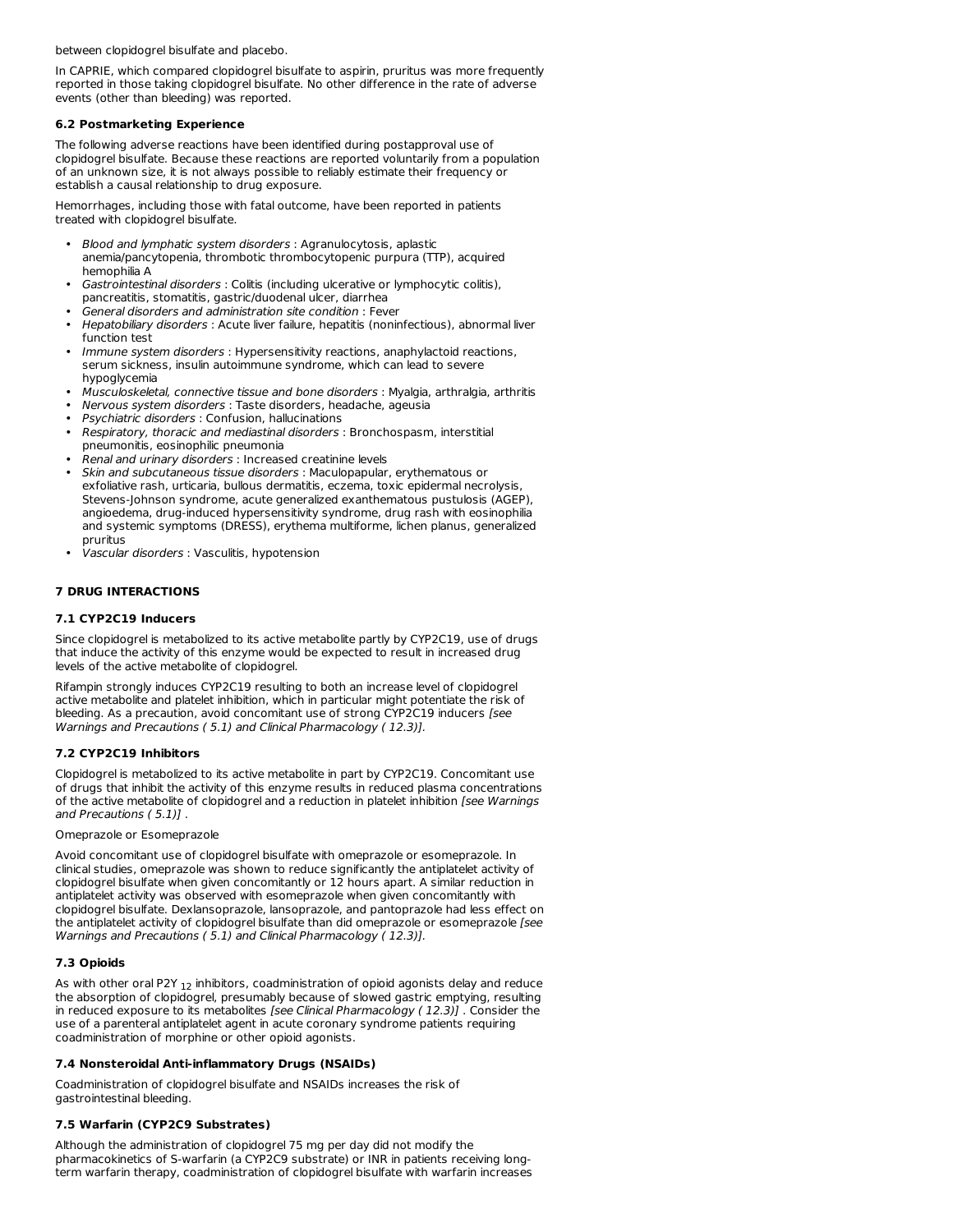the risk of bleeding because of independent effects on hemostasis.

However, at high concentrations invitro, clopidogrel inhibits CYP2C9.

#### **7.6 SSRIs and SNRIs**

Since selective serotonin reuptake inhibitors (SSRIs) and serotonin norepinephrine reuptake inhibitors (SNRIs) affect platelet activation, the concomitant administration of SSRIs and SNRIs with clopidogrel may increase the risk of bleeding.

# **7.7 Repaglinide (CYP2C8 Substrates)**

The acyl-β-glucuronide metabolite of clopidogrel is a strong inhibitor of CYP2C8. Clopidogrel bisulfate can increase the systemic exposure to drugs that are primarily cleared by CYP2C8, thereby needing dose adjustment and appropriate monitoring.

Clopidogrel bisulfate increased repaglinide exposures by 3.9-fold to 5.1-fold [see Clinical Pharmacology (12.3)]. Avoid concomitant use of repaglinide with clopidogrel bisulfate. If concomitant use cannot be avoided, initiate repaglinide at 0.5 mg before each meal and do not exceed a total daily dose of 4 mg. Increased frequency of glucose monitoring may be required during concomitant use.

# **8 USE IN SPECIFIC POPULATIONS**

### **8.1 Pregnancy**

#### Risk Summary

Available data from cases reported in published literature and postmarketing surveillance with clopidogrel use in pregnant women have not identified any drug-associated risks for major birth defects or miscarriage [see Data]. There are risks to the pregnant woman and fetus associated with myocardial infarction and stroke *[see Clinical Considerations]*. No evidence of fetotoxicity was observed when clopidogrel was administered to pregnant rats and rabbits during organogenesis at doses corresponding to 65 and 78 times the recommended daily human dose [see Data].

The estimated background risk of major birth defects and miscarriage for the indicated populations is unknown. All pregnancies have a background risk of birth defects, loss, or other adverse outcomes. In the U.S. general population, the estimated background risk of major birth defects and miscarriage in clinically recognized pregnancies is 2% to 4% and 15% to 20%, respectively.

#### Clinical Considerations

Disease-associated maternal and/or embryo/fetal risk

Myocardial infarction and stroke are medical emergencies. Therapy for the pregnant woman should not be withheld because of potential concerns regarding the effects of clopidogrel on the fetus.

# Labor or delivery

Clopidogrel use during labor or delivery will increase the risk of maternal bleeding and hemorrhage. Avoid neuraxial blockade during clopidogrel use because of the risk of spinal hematoma. When possible, discontinue clopidogrel 5 to 7 days prior to labor, delivery, or neuraxial blockade.

# Data

#### Human data

The available data from published case reports over two decades of postmarketing use have not identified an association with clopidogrel use in pregnancy and major birth defects, miscarriage, or adverse fetal outcomes.

#### Animal data

Embryo-fetal developmental toxicology studies were performed in pregnant rats and rabbits with doses up to 500 and 300 mg/kg/day, respectively, administered during organogenesis. These doses, corresponding to 65 and 78 times the recommended daily human dose, respectively, on a mg/m  $^2$  basis, revealed no evidence of impaired fertility or fetotoxicity due to clopidogrel.

#### **8.2 Lactation**

# Risk Summary

There are no data on the presence of clopidogrel in human milk or the effects on milk production. No adverse effects on breastfed infants have been observed with maternal clopidogrel use during lactation in a small number of postmarketing cases. Studies in rats have shown that clopidogrel and/or its metabolites are present in the milk. When a drug is present in animal milk, it is likely that the drug will be present in human milk. The developmental and health benefits of breastfeeding should be considered along with mother's clinical need for clopidogrel and any potential adverse effects on the breastfed infant from clopidogrel or from underlying maternal condition.

# **8.4 Pediatric Use**

Safety and effectiveness in the pediatric population have not been established.

A randomized, placebo-controlled trial (CLARINET) did not demonstrate a clinical benefit of clopidogrel in neonates and infants with cyanotic congenital heart disease palliated with a systemic-to-pulmonary arterial shunt. Possible factors contributing to this outcome were the dose of clopidogrel, the concomitant administration of aspirin, and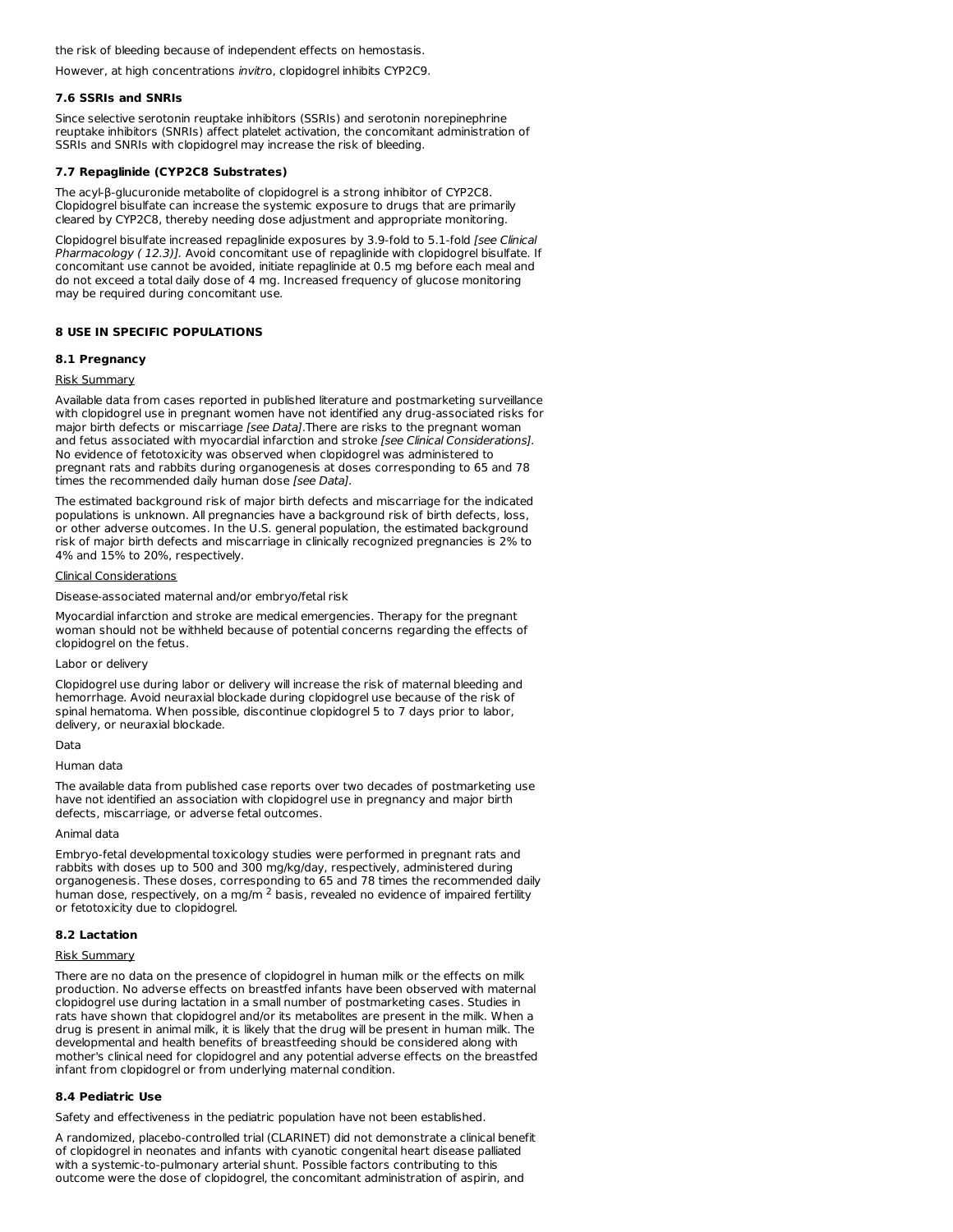the late initiation of therapy following shunt palliation. It cannot be ruled out that a trial with a different design would demonstrate a clinical benefit in this patient population.

#### **8.5 Geriatric Use**

Of the total number of subjects in the CAPRIE and CURE controlled clinical studies, approximately 50% of patients treated with clopidogrel bisulfate were 65 years of age and older, and 15% were 75 years and older. In COMMIT, approximately 58% of the patients treated with clopidogrel bisulfate were 60 years and older, 26% of whom were 70 years and older.

The observed risk of bleeding events with clopidogrel bisulfate plus aspirin versus placebo plus aspirin by age category is provided in Table 1 and Table 2 for the CURE and COMMIT trials, respectively [see Adverse Reactions ( 6.1)] . No dosage adjustment is necessary in elderly patients.

### **8.6 Renal Impairment**

Experience is limited in patients with severe and moderate renal impairment [seeClinicalPharmacology( 12.2)].

# **8.7 Hepatic Impairment**

No dosage adjustment is necessary in patients with hepatic impairment [see Clinical Pharmacology ( 12.2)] .

# **10 OVERDOSAGE**

Platelet inhibition by clopidogrel bisulfate is irreversible and will last for the life of the platelet. Overdose following clopidogrel administration may result in bleeding complications. A single oral dose of clopidogrel at 1,500 or 2,000 mg/kg was lethal to mice and to rats and at 3,000 mg/kg to baboons. Symptoms of acute toxicity were vomiting, prostration, difficult breathing, and gastrointestinal hemorrhage in animals.

Based on biological plausibility, platelet transfusion may restore clotting ability.

# **11 DESCRIPTION**

Clopidogrel bisulfate is a thienopyridine class inhibitor of P2Y  $_{12}$  ADP platelet receptors. Chemically it is methyl (+)-( S)-α-(2-chlorophenyl)-6,7-dihydrothieno[3,2-c]pyridine-5( 4H)acetate sulfate (1:1). The empirical formula of clopidogrel bisulfate is C  $_{\rm 16}$ H  $_{\rm 16}$ ClNO  $_{2}$ S•H  $_{2}$ SO  $_{4}$  and its molecular weight is 419.9.

The structural formula is as follows:



Clopidogrel bisulfate, USP is a white to off-white powder. It is practically insoluble in water at neutral pH but freely soluble at pH 1. It also dissolves freely in methanol, dissolves sparingly in methylene chloride, and is practically insoluble in ethyl ether. It has a specific optical rotation of about +56°.

Clopidogrel tablets, USP for oral administration are provided as light pink colored, round, beveled edge, biconvex, film-coated tablets containing 97.875 mg of clopidogrel bisulfate which is the molar equivalent of 75 mg of clopidogrel base.

Each tablet contains colloidal silicon dioxide, hydrogenated castor oil, lactose monohydrate, low substituted hydroxypropyl cellulose, magnesium stearate, mannitol, microcrystalline cellulose and polyethylene glycol 6000 as inactive ingredients. The light pink film coating contains ferric oxide red, hypromellose 2910, and titanium dioxide.

# **12 CLINICAL PHARMACOLOGY**

# **12.1 Mechanism of Action**

Clopidogrel is an inhibitor of platelet activation and aggregation through the irreversible binding of its active metabolite to the P2Y  $_{12}$  class of ADP receptors on platelets.

# **12.2 Pharmacodynamics**

Clopidogrel must be metabolized by CYP450 enzymes to produce the active metabolite that inhibits platelet aggregation. The active metabolite of clopidogrel selectively inhibits the binding of adenosine diphosphate (ADP) to its platelet P2Y12 receptor and the subsequent ADP-mediated activation of the glycoprotein GPIIb/IIIa complex, thereby inhibiting platelet aggregation. This action is irreversible. Consequently, platelets exposed to clopidogrel's active metabolite are affected for the remainder of their lifespan (about 7 to 10 days). Platelet aggregation induced by agonists other than ADP is also inhibited by blocking the amplification of platelet activation by released ADP.

Dose-dependent inhibition of platelet aggregation can be seen 2 hours after single oral doses of clopidogrel bisulfate. Repeated doses of 75 mg clopidogrel bisulfate per day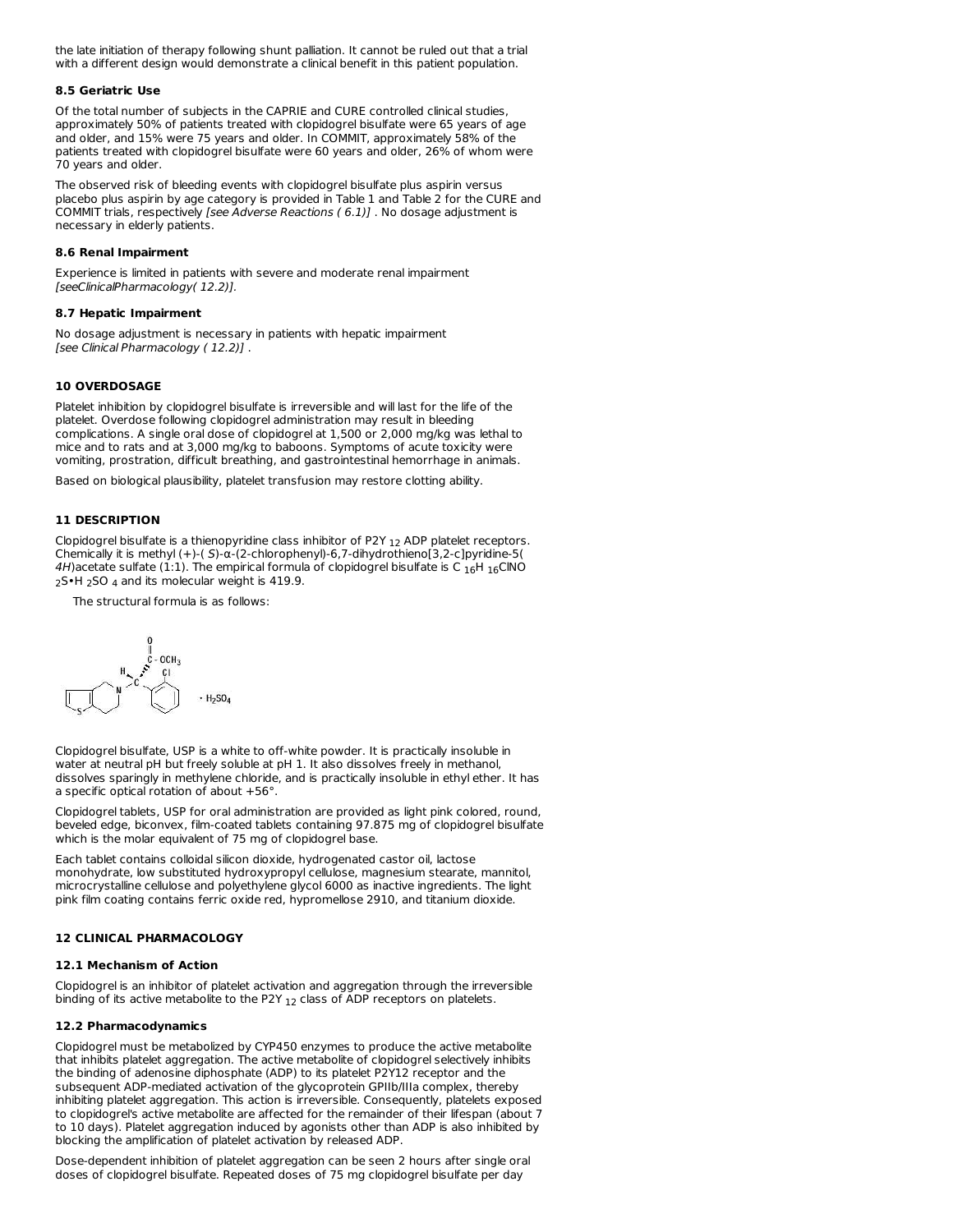inhibit ADP induced platelet aggregation on the first day, and inhibition reaches steady state between Day 3 and Day 7. At steady state, the average inhibition level observed with a dose of 75 mg clopidogrel bisulfate per day was between 40% and 60%. Platelet aggregation and bleeding time gradually return to baseline values after treatment is discontinued, generally in about 5 days.

# Geriatric Patients

Elderly (≥75 years) and young healthy subjects had similar effects on platelet aggregation.

# Renally Impaired Patients

After repeated doses of 75 mg clopidogrel bisulfate per day, patients with severe renal impairment (creatinine clearance from 5 to 15 mL/min) and moderate renal impairment (creatinine clearance from 30 to 60 mL/min) showed low (25%) inhibition of ADP-induced platelet aggregation.

# Hepatically Impaired Patients

After repeated doses of 75 mg clopidogrel bisulfate per day for 10 days in patients with severe hepatic impairment, inhibition of ADP-induced platelet aggregation was similar to that observed in healthy subjects.

### Gender

In a small study comparing men and women, less inhibition of ADP-induced platelet aggregation was observed in women.

### **12.3 Pharmacokinetics**

Clopidogrel is a prodrug and is metabolized to a pharmacologically active metabolite and inactive metabolites.

# **Absorption**

After single and repeated oral doses of 75 mg per day, clopidogrel is rapidly absorbed. Absorption is at least 50%, based on urinary excretion of clopidogrel metabolites.

# Effect of food

Clopidogrel bisulfate can be administered with or without food. In a study in healthy male subjects when clopidogrel bisulfate 75 mg per day was given with a standard breakfast, mean inhibition of ADP-induced platelet aggregation was reduced by less than 9%. The active metabolite AUC  $_{\rm 0 \ to \ 24}$  was unchanged in the presence of food, while there was a 57% decrease in active metabolite C <sub>max</sub>. Similar results were observed when a clopidogrel bisulfate 300 mg loading dose was administered with a high-fat breakfast.

### **Metabolism**

Clopidogrel is extensively metabolized by two main metabolic pathways: one mediated by esterases and leading to hydrolysis into an inactive carboxylic acid derivative (85% of circulating metabolites) and one mediated by multiple cytochrome P450 enzymes. Cytochromes first oxidize clopidogrel to a 2-oxo-clopidogrel intermediate metabolite. Subsequent metabolism of the 2-oxoclopidogrel intermediate metabolite results in formation of the active metabolite, a thiol derivative of clopidogrel. The active metabolite is formed mostly by CYP2C19 with contributions from several other CYP enzymes, including CYP1A2, CYP2B6 and CYP3A. The active thiol metabolite binds rapidly and irreversibly to platelet receptors, thus inhibiting platelet aggregation for the lifespan of the platelet.

The C  $_{\sf max}$  of the active metabolite is twice as high following a single 300 mg clopidogrel loading dose as it is after four days of 75 mg maintenance dose. C  $_{\sf max}$  occurs approximately 30 to 60 minutes after dosing. In the 75 to 300 mg dose range, the pharmacokinetics of the active metabolite deviates from dose proportionality: 4-fold the dose results in 2.0-fold and 2.7-fold the C  $_{\rm max}$  and AUC, respectively.

# Elimination

Following an oral dose of  $14C$ -labeled clopidogrel in humans, approximately 50% of total radioactivity was excreted in urine and approximately 46% in feces over the 5 days post dosing. After a single, oral dose of 75 mg, clopidogrel has a half-life of approximately 6 hours. The half-life of the active metabolite is about 30 minutes.

# Drug Interactions

Effect of other drugs on clopidogrel

# CYP2C19 inducers

Concomitant use of strong inducers of CYP2C19 results in increased plasma concentration of the active metabolite of clopidogrel and an increase in platelet inhibition.

Rifampin: Coadministration of rifampin 300 mg twice daily for 7 days with 600 mg loading dose of clopidogrel in healthy adults increased the mean AUC and Cmax of clopidogrel's thiol metabolites by 3.8-fold. Mean inhibition of platelet aggregation at 4 hours post-dose was 34% higher in the presence of rifampin compared to clopidogrel administered alone.

# CYP2C19 inhibitors

Clopidogrel is metabolized to its active metabolite in part by CYP2C19. Concomitant use of certain inhibitors of this enzyme results in reduced plasma concentrations of the active metabolite of clopidogrel and a reduction in platelet inhibition.

# Proton pump inhibitors (PPI)

The effect of proton pump inhibitors (PPI) on the systemic exposure to the clopidogrel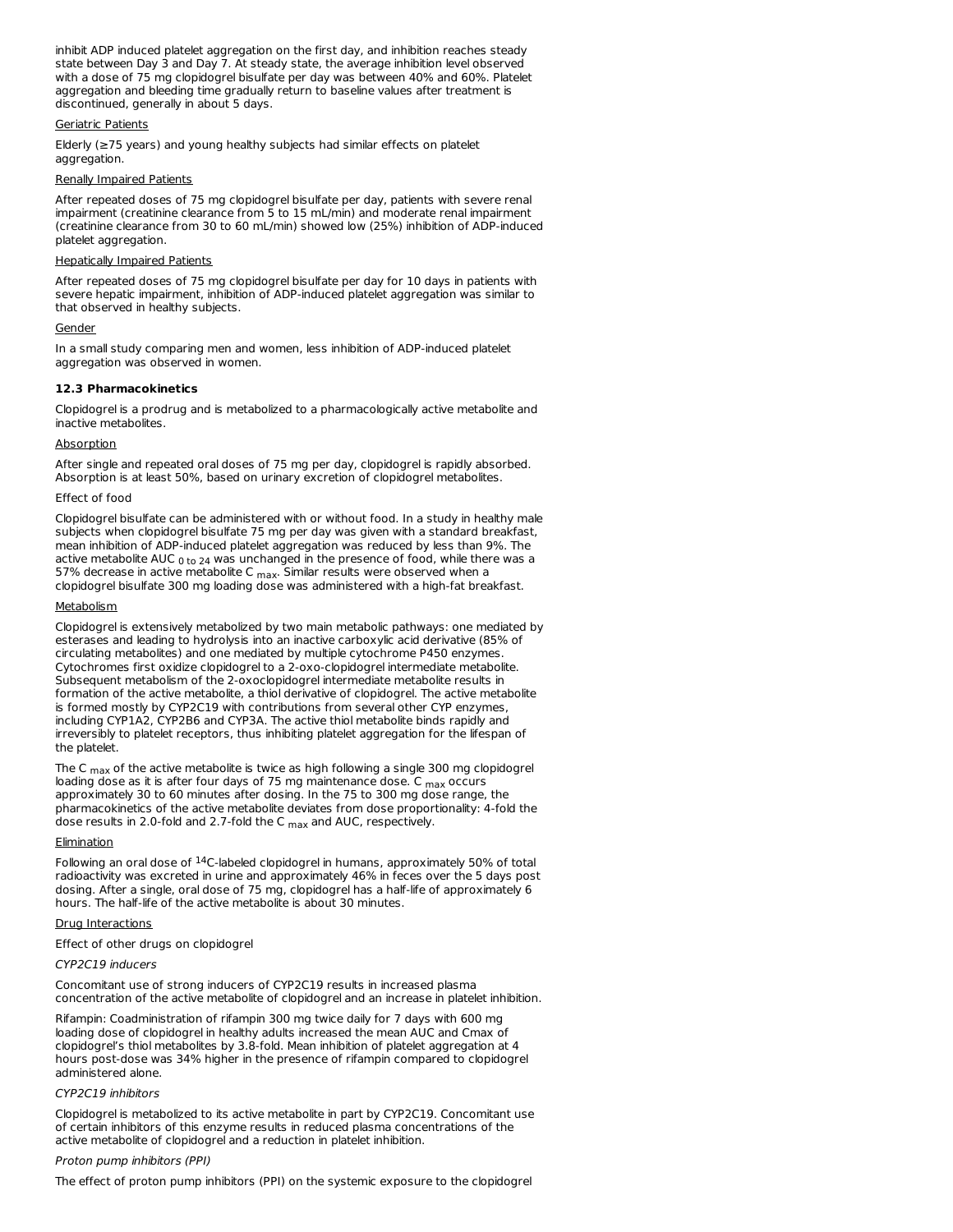active metabolite following multiple doses of clopidogrel tablets 75 mg evaluated in dedicated drug interaction studies is presented in Figure 1.

**Figure1:ExposuretoClopidogrelActiveMetaboliteFollowingMultipleDosesofclopidogreltablets75mgAloneorwithProtonPumpInhibitors(PPIs)**



Pharmacodynamic and pharmacokinetic parameters measured in these studies showed that the interaction was highest with omeprazole and least with dexlansoprazole.

#### **Opioids**

Co-administration of 5 mg intravenous morphine with 600 mg loading dose of clopidogrel in healthy adults decreased the AUC and C  $_{\sf max}$  of clopidogrel's thiol metabolites by 34%. Mean platelet aggregation was higher up to 2 to 4 hours with morphine co-administration.

Effect of clopidogrel on other drugs

In vitro studies have shown that the glucuronide metabolite of clopidogrel is a strong inhibitor of CYP2C8. Concomitant administration of repaglinide with clopidogrel increased the systemic exposure to repaglinide (AUC  $_{0-\infty}$ ) by 5.1-fold following the loading dose (300 mg) and by 3.9- fold on day 3 of the maintenance dose (75 mg) of clopidogrel [see Drug Interactions ( 7.6)] .

# **12.5 Pharmacogenomics**

CYP2C19 is involved in the formation of both the active metabolite and the 2-oxoclopidogrel intermediate metabolite. Clopidogrel active metabolite pharmacokinetics and antiplatelet effects, as measured by ex vivo platelet aggregation assays, differ according to CYP2C19 genotype. Patients who are homozygous for nonfunctional alleles of the CYP2C19 gene are termed "CYP2C19 poor metabolizers." Approximately 2% of White and 4% of Black patients are poor metabolizers; the prevalence of poor metabolism is higher in Asian patients (e.g., 14% of Chinese). Tests are available to identify patients who are CYP2C19 poor metabolizers.

A crossover study in 40 healthy subjects, 10 each in the four CYP2C19 metabolizer groups, evaluated pharmacokinetic and antiplatelet responses using 300 mg followed by 75 mg per day and 600 mg followed by 150 mg per day, each for a total of 5 days. Decreased active metabolite exposure and diminished inhibition of platelet aggregation were observed in the poor metabolizers as compared to the other groups.

### **Table 3: Active Metabolite Pharmacokinetics and Antiplatelet Responses by CYP2C19 Metabolizer Status**

|                                     | Dose              | Poor<br>$(n=10)$ | <b>Intermediate</b><br>* | <b>Normal</b><br>$(n=10)$ | Ultrarapid <sup>†</sup><br>$(n=10)$ |
|-------------------------------------|-------------------|------------------|--------------------------|---------------------------|-------------------------------------|
|                                     |                   |                  | $(n=10)$                 |                           |                                     |
| $ C_{\text{max}}(ng/mL)$ 300 mg (24 | h)                | 11(4)            | 23(11)                   | 32(21)                    | 24 (10)                             |
|                                     | 600 mg (24<br>h)  | 17(6)            | 39 (23)                  | 44 (27)                   | 36 (13)                             |
|                                     | 75 mg (Day<br>5)  | 4(1)             | 12(5)                    | 13(7)                     | 12(6)                               |
|                                     | 150 mg (Day<br>5) | 7(2)             | 18(7)                    | 19(5)                     | 16(9)                               |
| IPA $(%)$ ‡                         | 300 mg (24<br>h)  | 24 (26)          | 37 (21)                  | 39 (28)                   | 40 (21)                             |
|                                     | 600 mg (24<br>h)  | 32 (25)          | 56 (22)                  | 49 (23)                   | 51 (28)                             |
|                                     | 75 mg (Day<br>5)  | 37 (23)          | 60 (18)                  | 58 (19)                   | 56 (13)                             |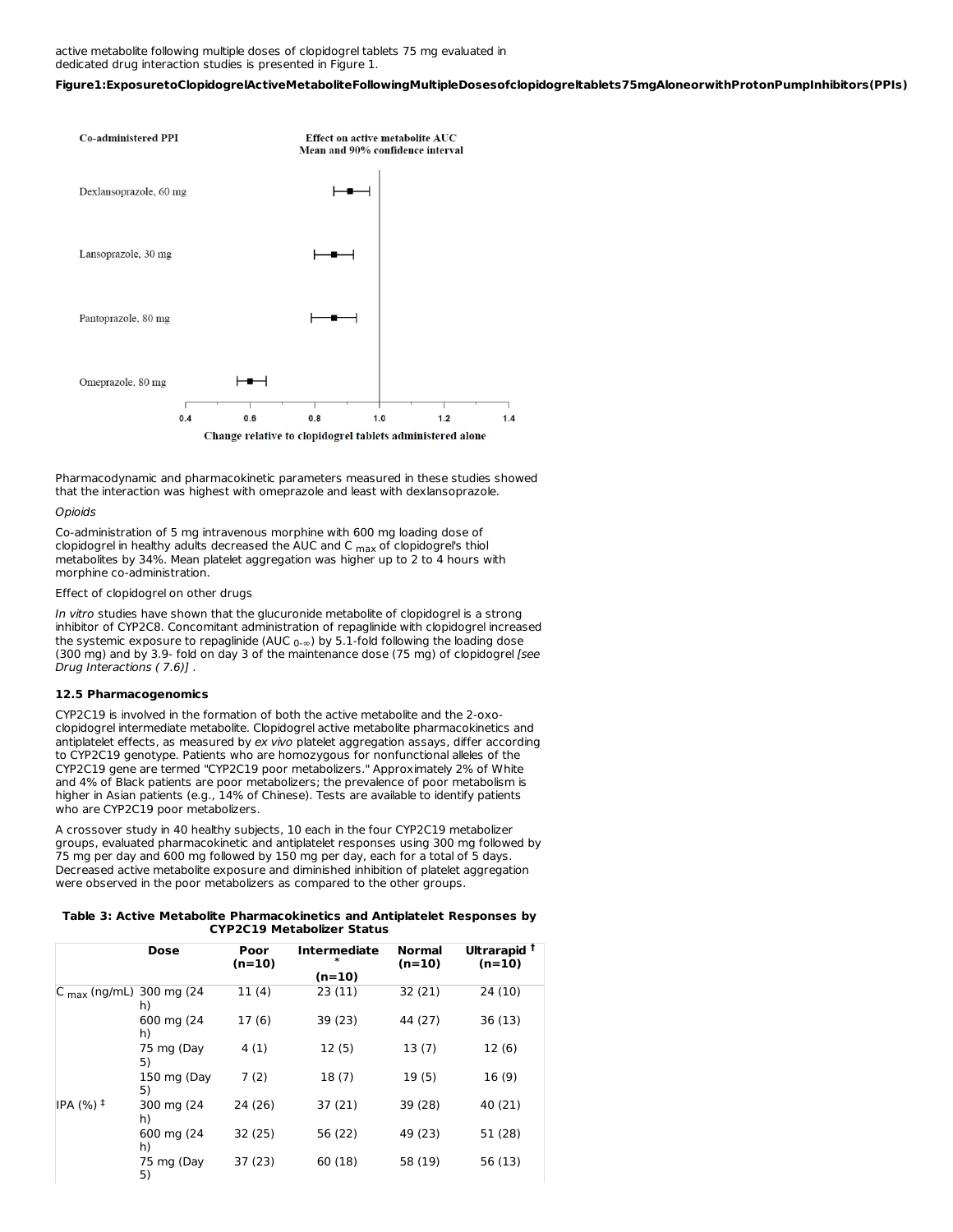|                   | 150 mg (Day<br>5) | 61 (14) | 74 (14) | 73 (9)  | 68 (18) |
|-------------------|-------------------|---------|---------|---------|---------|
| VASP-PRI (%)<br>§ | 300 mg (24<br>h)  | 91 (12) | 78 (12) | 68 (16) | 73 (12) |
|                   | 600 mg (24<br>h)  | 85 (14) | 56 (26) | 48 (20) | 51 (20) |
|                   | 75 mg (Day<br>5)  | 83 (13) | 50(16)  | 39 (14) | 40 (9)  |
|                   | 150 mg (Day<br>5) | 61 (18) | 29(11)  | 24(10)  | 20(10)  |

\* Intermediate metabolizers have one but not two nonfunctional alleles.

Ultrarapid metabolizers have at least one gain-of-function allele. †

‡ Inhibition of platelet aggregation with 5 mcM ADP; larger value indicates greater platelet inhibition.

 $\delta$ Vasodilator-stimulated phosphoprotein – platelet reactivity index; smaller value indicates greater platelet inhibition.

Values are mean (SD).

# **13 NONCLINICAL TOXICOLOGY**

### **13.1 Carcinogenesis, Mutagenesis, Impairment of Fertility**

There was no evidence of tumorigenicity when clopidogrel was administered for 78 weeks to mice and 104 weeks to rats at dosages up to 77 mg/kg per day, which afforded plasma exposures >25 times that in humans at the recommended daily dose of 75 mg.

Clopidogrel was not genotoxic in four invitro tests (Ames test, DNA-repair test in rat hepatocytes, gene mutation assay in Chinese hamster fibroblasts, and metaphase chromosome analysis of human lymphocytes) and in one invivo test (micronucleus test by oral route in mice).

Clopidogrel was found to have no effect on fertility of male and female rats treated prior to pairing and throughout gestationat oral doses up to 400 mg/kg per day (52 times the recommended human dose on a mg/m  $2$  basis).

# **14 CLINICAL STUDIES**

### **14.1 Acute Coronary Syndrome**

# **CURE**

The CURE study included 12,562 patients with ACS without ST-elevation (UA or NSTEMI) and presenting within 24 hours of onset of the most recent episode of chest pain or symptoms consistent with ischemia. Patients were required to have either ECG changes compatible with new ischemia (without ST-elevation) or elevated cardiac enzymes or troponin I or T to at least twice the upper limit of normal.

Patients were randomized to receive clopidogrel bisulfate (300 mg loading dose followed by 75 mg once daily) or placebo, and were treated for up to one year. Patients also received aspirin (75 to 325 mg once daily) and other standard therapies such as heparin. The use of GPIIb/IIIa inhibitors was not permitted for three days prior to randomization.

The patient population was largely White (82%) and included 38% women, and 52% age ≥65 years of age. Only about 20% of patients underwent revascularization during the initial hospitalization and few underwent emergent or urgent revascularization.

The number of patients experiencing the primary outcome (CV death, MI, or stroke) was 582 (9.3%) in the clopidogrel bisulfate-treated group and 719 (11.4%) in the placebotreated group, a 20% relative risk reduction (95% CI of 10% to 28%; p <0.001) for the clopidogrel bisulfate-treated group (see Table 4).

# **Table 4: Outcome Events in the CURE Primary Analysis**

| <b>Outcome</b>                                           | <b>Clopidogrel bisulfate</b><br>$(+$ aspirin) $*$ |             | <b>Placebo</b><br>$(+$ aspirin) $*$ | <b>Relative Risk</b><br><b>Reduction</b><br>(%) |
|----------------------------------------------------------|---------------------------------------------------|-------------|-------------------------------------|-------------------------------------------------|
|                                                          |                                                   | $(n=6,259)$ | $(n=6,303)$                         | (95% CI)                                        |
| Primary outcome<br>(Cardiovascular death, MI,<br>stroke) | 582                                               | $(9.3\%)$   | 719 (11.4%)                         | 20%<br>(10.3, 27.9)<br>p < 0.001                |
| All Individual Outcome<br>Events: <sup>†</sup>           |                                                   |             |                                     |                                                 |
| CV death                                                 |                                                   | 318 (5.1%)  | 345 (5.5%)                          | 7%<br>$(-7.7, 20.6)$                            |
| МI                                                       |                                                   | 324 (5.2%)  | 419 (6.6%)                          | 23%<br>(11.0, 33.4)                             |
| Stroke<br>$\mathbf{u} = \mathbf{v}$                      |                                                   | 75 (1.2%)   | 87 (1.4%)                           | 14%<br>$(-17.7, 36.6)$                          |

Other standard therapies were used as appropriate. \*

 $^\dagger$  The individual components do not represent a breakdown of the primary and coprimary outcomes, but rather the total number of subjects experiencing an event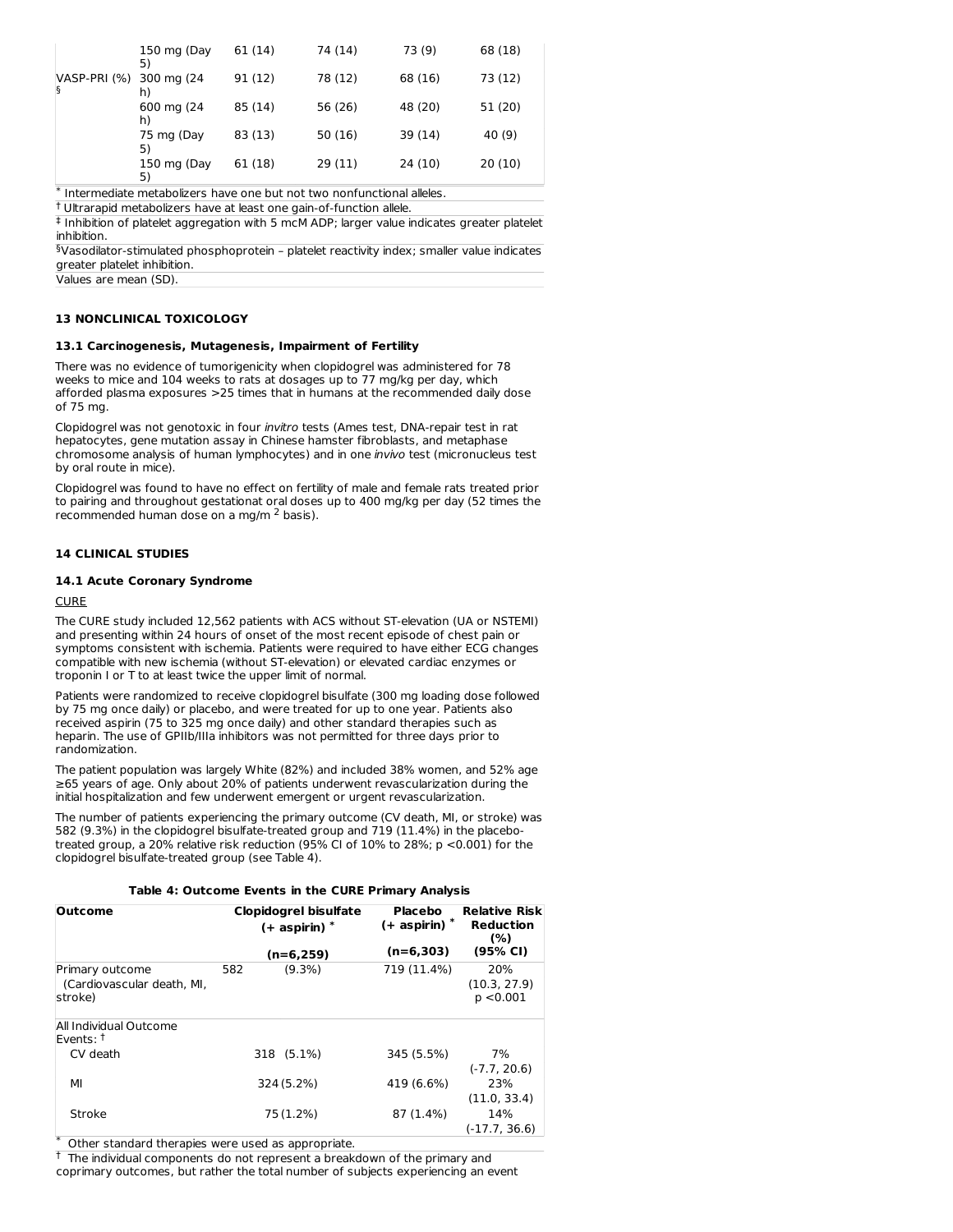Most of the benefit of clopidogrel bisulfate occurred in the first two months, but the difference from placebo was maintained throughout the course of the trial (up to 12 months) (see Figure 2).

# **Figure2:CardiovascularDeath**, **MyocardialInfarction**, **andStrokeintheCUREStudy**



The effect of clopidogrel bisulfate did not differ significantly in various subgroups, as shown in Figure 3. The benefits associated with clopidogrel bisulfate were independent of the use of other acute and long-term cardiovascular therapies, including heparin/LMWH, intravenous glycoprotein IIb/IIIa (GPIIb/IIIa) inhibitors, lipid-lowering drugs, beta-blockers, and ACE inhibitors. The efficacy of clopidogrel bisulfate was observed independently of the dose of aspirin (75 to 325 mg once daily). The use of oral anticoagulants, nonstudy antiplatelet drugs, and chronic NSAIDs was not allowed in CURE.

# Figure 3: Hazard Ratio for Patient Baseline Characteristics and On-Study Concomitant Medications/Interventions for the CURE Study

| Subgroup               | N     |            | Clopidogrel $n$ <sup>(%</sup> ) Placebo $n$ <sup>(%</sup> ) | <b>Favors Clopidogrel Favors Placebo</b> |
|------------------------|-------|------------|-------------------------------------------------------------|------------------------------------------|
| Age                    |       |            |                                                             |                                          |
| <65                    | 5996  | 154(5.2)   | 228(7.6)                                                    |                                          |
| 65-74                  | 4136  | 211 (10.2) | 258 (12.4)                                                  |                                          |
| $75+$                  | 2430  | 217(17.8)  | 233(19.2)                                                   |                                          |
| Gender                 |       |            |                                                             |                                          |
| Male                   | 7726  | 351(9.1)   | 461 (11.9)                                                  |                                          |
| Female                 | 4836  | 231(9.5)   | 258 (10.7)                                                  |                                          |
| Race                   |       |            |                                                             |                                          |
| Caucas                 | 10308 | 470(9.1)   | 568 (11.0)                                                  |                                          |
| Non-Cauc               | 2250  | 112(10.1)  | 151 (13.2)                                                  |                                          |
| <b>Elev Card Enzy</b>  |       |            |                                                             |                                          |
| Yes                    | 3176  | 169(10.7)  | 207(13.0)                                                   |                                          |
| No                     | 9381  | 413(8.8)   | 512 (10.9)                                                  |                                          |
| <b>Diabetes</b>        |       |            |                                                             |                                          |
| Yes                    | 2840  | 200(14.2)  | 239 (16.7)                                                  |                                          |
| No                     | 9721  | 382(7.9)   | 480 (9.9)                                                   |                                          |
| <b>Previous MI</b>     |       |            |                                                             |                                          |
| Yes                    | 4044  | 253(12.5)  | 310 (15.4)                                                  |                                          |
| No                     | 8517  | 329(7.8)   | 409(9.5)                                                    |                                          |
| <b>Previous Stroke</b> |       |            |                                                             |                                          |
| Yes                    | 506   | 49 (17.9)  | 52(22.4)                                                    |                                          |
| No                     | 12055 | 533 (8.9)  | 667(11.0)                                                   |                                          |
| Overall                | 12562 | 582 (9.3)  | 719 (11.4)                                                  |                                          |
|                        |       |            |                                                             | ┯                                        |

0.3 0.4 0.5 0.6 0.7 0.8 0.9 1.0 1.1 1.2 1.3 1.4 Hazard Ratio (95% CI)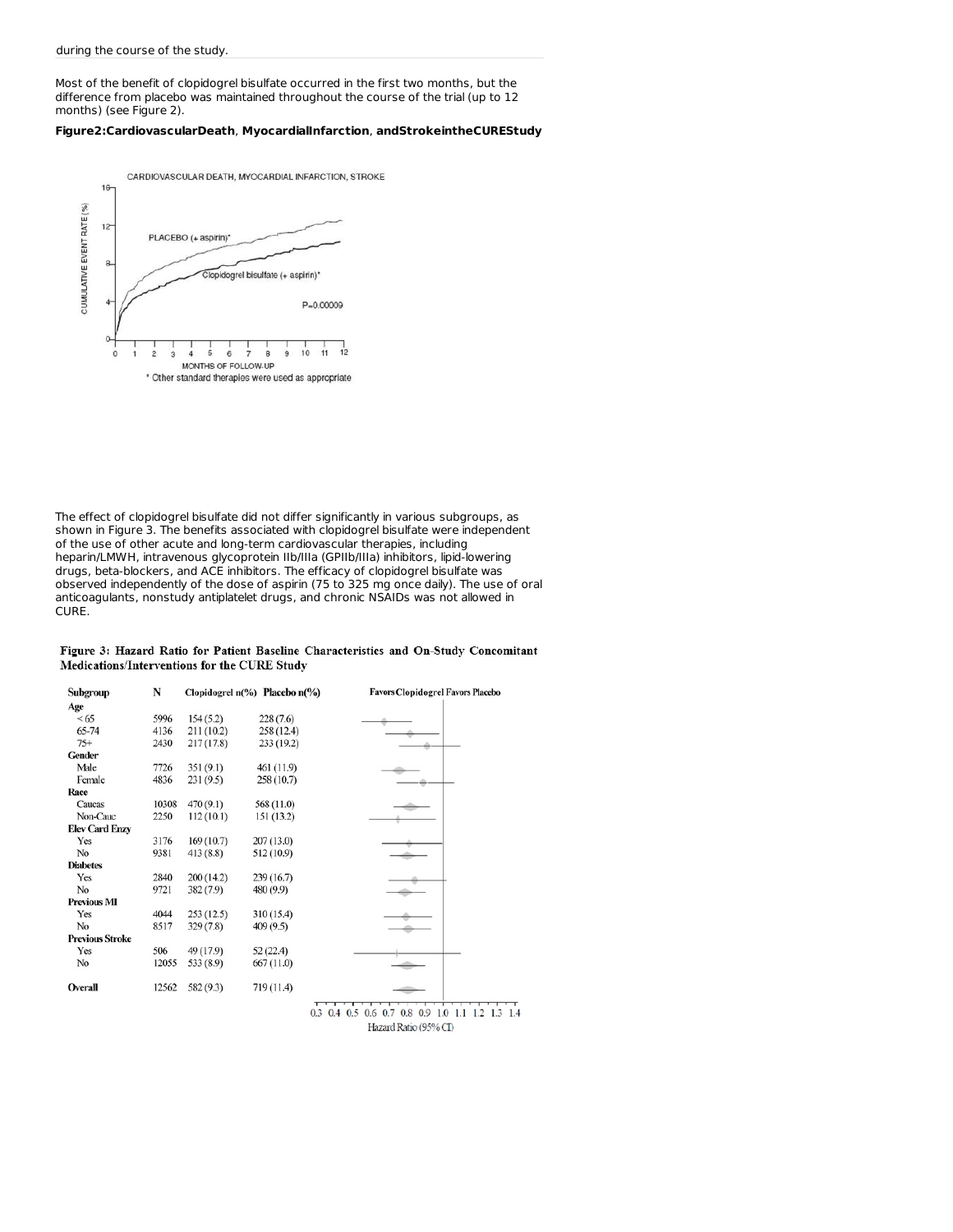# Figure 3: Hazard Ratio for Patient Baseline Characteristics and On-Study Concomitant Medications/Interventions for the CURE Study (continued)

| Subgroup                | N     | Clopidogrel $n$ <sup>(%</sup> ) Placebo $n$ <sup>(%</sup> ) |            | <b>Favors Clopidogrel Favors Placebo</b>                                             |
|-------------------------|-------|-------------------------------------------------------------|------------|--------------------------------------------------------------------------------------|
| <b>Heparin/LMWH</b>     |       |                                                             |            |                                                                                      |
| Yes                     | 11611 | 559 (9.7)                                                   | 682 (11.7) |                                                                                      |
| No                      | 951   | 23(4.9)                                                     | 37(7.7)    |                                                                                      |
| Aspirin(mg)             |       |                                                             |            |                                                                                      |
| <100                    | 1927  | 80(8.5)                                                     | 96(9.7)    |                                                                                      |
| 100-200                 | 7428  | 345(9.2)                                                    | 402 (10.9) |                                                                                      |
| >200                    | 3201  | 157(9.9)                                                    | 221 (13.7) |                                                                                      |
| <b>GPIIb/IIIa Antag</b> |       |                                                             |            |                                                                                      |
| Yes                     | 823   | 58 (15.7)                                                   | 87(19.2)   |                                                                                      |
| No                      | 11739 | 524(8.9)                                                    | 632(10.8)  |                                                                                      |
| <b>Beta-Blocker</b>     |       |                                                             |            |                                                                                      |
| Yes                     | 10530 | 484(9.2)                                                    | 594 (11.3) |                                                                                      |
| No                      | 2032  | 98 (9.9)                                                    | 125 (12.0) |                                                                                      |
| <b>Ace Inhibitor</b>    |       |                                                             |            |                                                                                      |
| Yes                     | 7749  | 433(11.2)                                                   | 522(13.5)  |                                                                                      |
| No                      | 4813  | 149(6.3)                                                    | 197(8.1)   |                                                                                      |
|                         |       |                                                             |            |                                                                                      |
| Overall                 | 12562 | 582 (9.3)                                                   | 719 (11.4) |                                                                                      |
|                         |       |                                                             |            |                                                                                      |
|                         |       |                                                             |            | $0.3$ 0.4 0.5 0.6 0.7 0.8<br>0.9<br>1.3<br>1.4<br>$\overline{2}$<br>1.0<br>1.1<br>1. |

Hazard Ratio (95% CI)

The use of clopidogrel bisulfate in CURE was associated with a decrease in the use of thrombolytic therapy (71 patients [1.1%] in the clopidogrel bisulfate group, 126 patients [2.0%] in the placebo group; relative risk reduction of 43%), and GPIIb/IIIa inhibitors (369 patients [5.9%] in the clopidogrel bisulfate group, 454 patients [7.2%] in the placebo group, relative risk reduction of 18%). The use of clopidogrel bisulfate in CURE did not affect the number of patients treated with CABG or PCI (with or without stenting) (2,253 patients [36.0%] in the clopidogrel bisulfate group, 2,324 patients [36.9%] in the placebo group; relative risk reduction of 4.0%).

# COMMIT

In patients with STEMI, the safety and efficacy of clopidogrel bisulfate were evaluated in the randomized, placebo-controlled, double-blind study, COMMIT. COMMIT included 45,852 patients presenting within 24 hours of the onset of the symptoms of myocardial infarction with supporting ECG abnormalities (i.e., ST-elevation, ST-depression or left bundle-branch block). Patients were randomized to receive clopidogrel bisulfate (75 mg once daily) or placebo, in combination with aspirin (162 mg per day), for 28 days or until hospital discharge, whichever came first.

The primary endpoints were death from any cause and the first occurrence of reinfarction, stroke or death.

The patient population was 28% women and 58% age ≥60 years (26% age ≥70 years). Fiftyfive percent (55%) of patients received thrombolytics and only 3% underwent PCI.

As shown in Table 5 and Figure 4 and Figure 5 below, clopidogrel bisulfate significantly reduced the relative risk of death from any cause by  $7\%$  (p=0.029), and the relative risk of the combination of re-infarction, stroke or death by 9% (p=0.002).

**Table 5: Outcome Events in COMMIT**

| Event                                                                                   | Clopidogrel<br>bisulfate<br>(+ aspirin)<br>(N=22,961) | Placebo<br>(+ aspirin)<br>$(N=22,891)$   | Odds ratio<br>(95% CI)                                           | p-value                |
|-----------------------------------------------------------------------------------------|-------------------------------------------------------|------------------------------------------|------------------------------------------------------------------|------------------------|
| Composite endpoint:<br>Death, MI, or Stroke                                             |                                                       |                                          | 0.91(0.86,                                                       |                        |
|                                                                                         | 2,121 (9.2%)                                          | 2,310 (10.1%)                            | 0.97)                                                            | 0.002                  |
| Death<br>Nonfatal MI <sup>t</sup><br>Nonfatal Stroke <sup>†</sup>                       | 1,726 (7.5%)<br>270 (1.2%)<br>127 (0.6%)              | 1,845 (8.1%)<br>330 (1.4%)<br>142 (0.6%) | 0.93(0.87,<br>0.99<br>0.81(0.69,<br>0.95)<br>0.89(0.70,<br>1.13) | 0.029<br>0.011<br>0.33 |
| 9 patients (2 clopidogrel and 7 placebo) suffered both a nonfatal stroke and a nonfatal |                                                       |                                          |                                                                  |                        |

MI.

<sup>†</sup> Nonfatal MI and nonfatal stroke exclude patients who died (of any cause).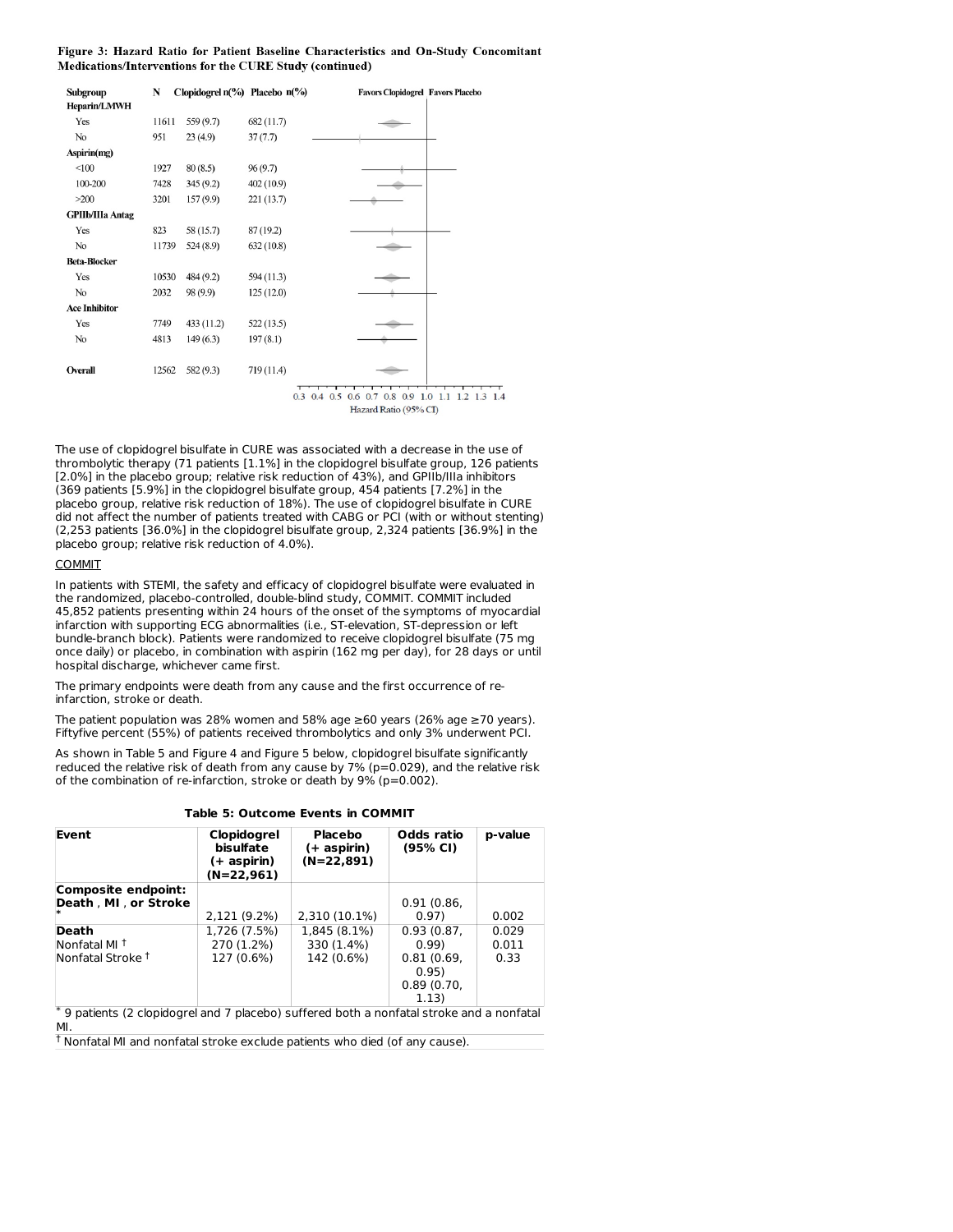Figure 4: Cumulative Event Rates for Death in the COMMIT Study\*



All treated patients received aspirin.

**Figure5:CumulativeEventRatesfortheCombinedEndpointRe-Infarction**, **StrokeorDeathintheCOMMITStudy \***



\* All treated patients received aspirin.

The effect of clopidogrel bisulfate did not differ significantly in various prespecified subgroups as shown in Figure 6. The effect was also similar in non-prespecified subgroups including those based on infarct location, Killip class or prior MI history. Such subgroup analyses should be interpreted cautiously.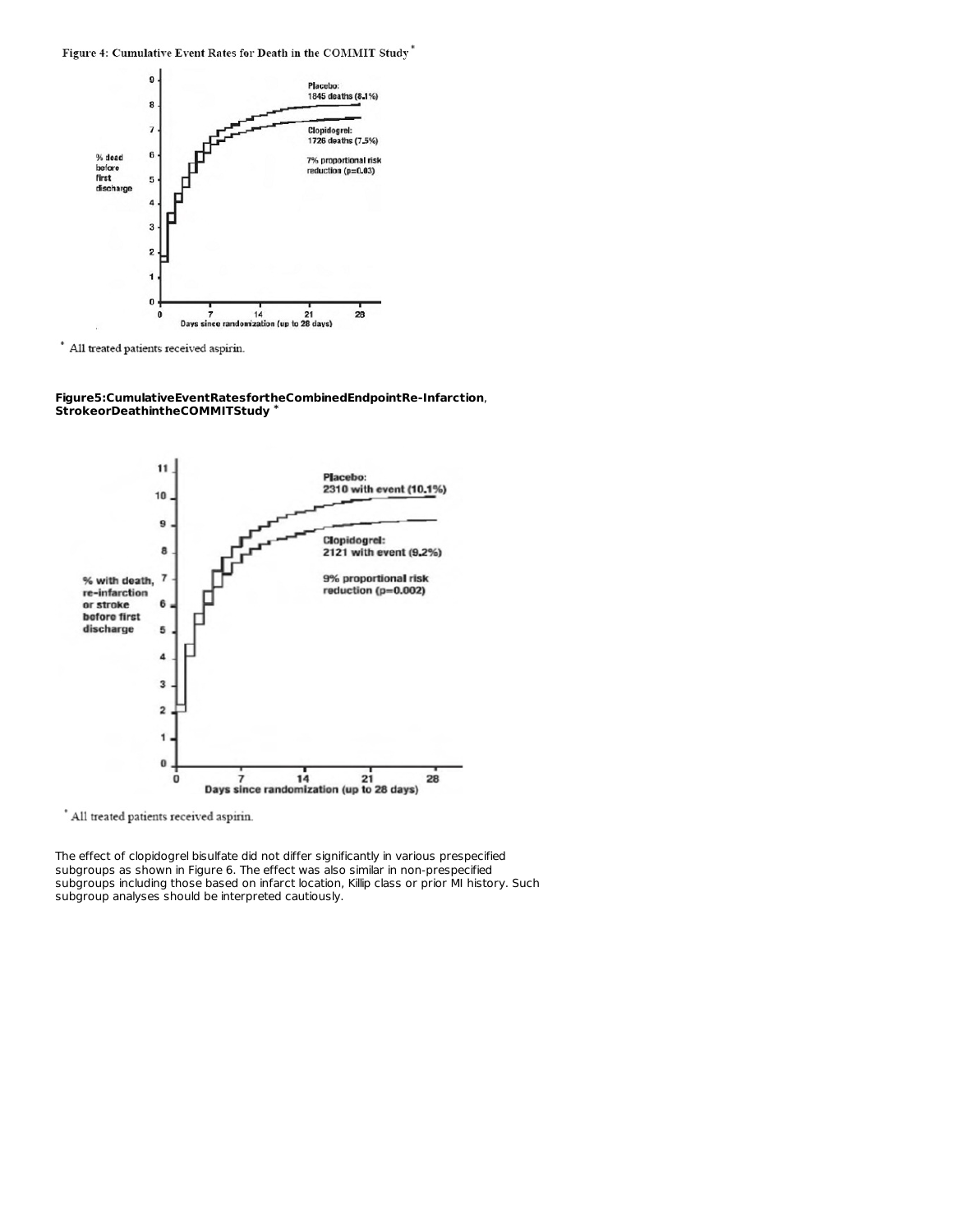Figure 6: Effects of Adding Clopidogrel Bisulfate to Aspirin on the Combined Primary Endpoint across Baseline and Concomitant Medication Subgroups for the COMMIT Study

| Subgroup                 |       | N Clopidogrel $n$ <sup>(%)</sup> | <b>Placebo</b> $n\llap/$ <sub>20</sub> | <b>Favors Clopidogrel</b>       | <b>Favors Placebo</b> |
|--------------------------|-------|----------------------------------|----------------------------------------|---------------------------------|-----------------------|
| <b>Gender</b>            |       |                                  |                                        |                                 |                       |
| Male                     | 33093 | 1274(7.7)                        | 1416(8.6)                              |                                 |                       |
| Female                   | 12759 | 847(13.3)                        | 894 (14.0)                             |                                 |                       |
| Age at entry (years)     |       |                                  |                                        |                                 |                       |
| <60                      | 19087 | 485(5.0)                         | 512(5.4)                               |                                 |                       |
| $60 - 69$                | 14831 | 745(10.1)                        | 835(11.2)                              |                                 |                       |
| $70+$                    | 11934 | 891 (14.9)                       | 963 (16.2)                             |                                 |                       |
| <b>Hours since onset</b> |       |                                  |                                        |                                 |                       |
| <6                       | 15452 | 709(9.2)                         | 830 (10.8)                             |                                 |                       |
| $6$ to $\leq$ 13         | 15072 | 738 (9.8)                        | 808 (10.8)                             |                                 |                       |
| 13 to 24                 | 15328 | 674(8.8)                         | 672(8.8)                               |                                 |                       |
| SBP(mmHg)                |       |                                  |                                        |                                 |                       |
| < 120                    | 15399 | 797 (10.4)                       | 892 (11.6)                             |                                 |                       |
| 120-139                  | 16200 | 693(8.6)                         | 770(9.5)                               |                                 |                       |
| 140-159                  | 9020  | 388(8.5)                         | 399(8.9)                               |                                 |                       |
| $160+$                   | 5233  | 243(9.2)                         | 249(9.6)                               |                                 |                       |
| Heart rate (bpm)         |       |                                  |                                        |                                 |                       |
| < 70                     | 10137 | 268(5.3)                         | 315(6.2)                               |                                 |                       |
| 70-89                    | 22262 | 898(8.1)                         | 952(8.5)                               |                                 |                       |
| $90 - 109$               | 10209 | 632(12.3)                        | 683(13.5)                              |                                 |                       |
| $110+$                   | 3244  | 323(19.9)                        | 360(22.2)                              |                                 |                       |
| Fibrinolytic agent given |       |                                  |                                        |                                 |                       |
| Yes                      | 22794 | 1003(8.8)                        | 1122 (9.9)                             |                                 |                       |
| No                       | 23058 | 1118(9.7)                        | 1188 (10.3)                            |                                 |                       |
| Overall*                 | 45852 | 2121(9.2)                        | 2310(10.1)                             |                                 |                       |
|                          |       |                                  |                                        | 0.7<br>0.6<br>0.8<br>0.9<br>1.0 | 1.1<br>1.2<br>1.3     |
|                          |       |                                  |                                        | Odds Ratio (99% CI)             |                       |

\* CI is 95% for Overall row only

# **14.2 Recent Myocardial Infarction, Recent Stroke, or Established Peripheral Arterial Disease**

# CAPRIE

The CAPRIE trial was a 19,185-patient, 304-center, international, randomized, doubleblind, parallel-group study comparing clopidogrel bisulfate (75 mg daily) to aspirin (325 mg daily). To be eligible to enroll, patients had to have: 1) recent history of myocardial infarction (within 35 days); 2) recent histories of ischemic stroke (within 6 months) with at least a week of residual neurological signs; and/or 3) established peripheral arterial disease (PAD). Patients received randomized treatment for an average of 1.6 years (maximum of 3 years).

The trial's primary outcome was the time to first occurrence of new ischemic stroke (fatal or not), new myocardial infarction (fatal or not), or other vascular death. Deaths not easily attributable to nonvascular causes were all classified as vascular.

# **Table 6: Outcome Events in the CAPRIE Primary Analysis**

| <b>Patients</b>                | <b>Clopidogrel bisulfate</b> | <b>Aspirin</b> |
|--------------------------------|------------------------------|----------------|
|                                | $n = 9.599$                  | $n = 9.586$    |
| Ischemic stroke (fatal or not) | 438 (4.6%)                   | 461 (4.8%)     |
| MI (fatal or not)              | 275 (2.9%)                   | 333 (3.5%)     |
| Other vascular death           | 226 (2.4%)                   | 226 (2.4%)     |
| Total                          | 939 (9.8%)                   | 1.020 (10.6%)  |

As shown in Table 6, clopidogrel bisulfate was associated with a lower incidence of outcome events, primarily MI. The overall relative risk reduction (9.8% vs. 10.6%) was 8.7%, p=0.045. Similar results were obtained when all-cause mortality and all-cause strokes were counted instead of vascular mortality and ischemic strokes (risk reduction 6.9%). In patients who survived an on-study stroke or myocardial infarction, the incidence of subsequent events was lower in the clopidogrel bisulfate group.

The curves showing the overall event rate are shown in Figure 7. The event curves separated early and continued to diverge over the 3-year follow-up period.

# **Figure7:FatalorNonfatalVascularEventsintheCAPRIEStudy**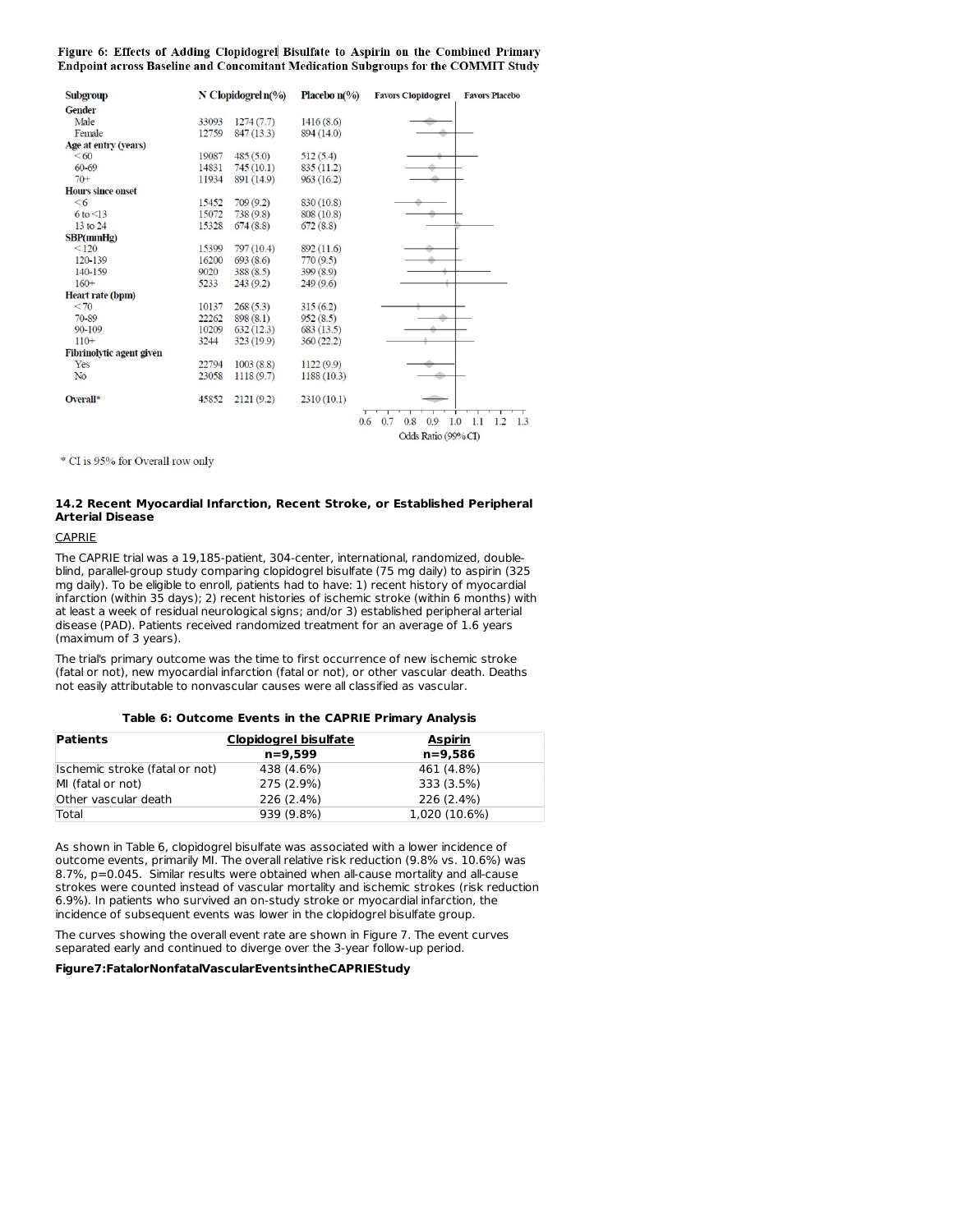

The statistical significance favoring clopidogrel bisulfate over aspirin was marginal (p=0.045). However, because aspirin is itself effective in reducing cardiovascular events in patients with recent myocardial infarction or stroke, the effect of clopidogrel bisulfate is substantial.

The CAPRIE trial enrolled a population that had recent MI, recent stroke, or PAD. The efficacy of clopidogrel bisulfate relative to aspirin was heterogeneous across these subgroups ( $p=0.043$ ) (see Figure 8). Nonetheless, this difference may be a chance occurrence because the CAPRIE trial was not designed to evaluate the relative benefit of clopidogrel bisulfate over aspirin in the individual patient subgroups. The benefit was most apparent in patients who were enrolled because of peripheral arterial disease and less apparent in stroke patients. In patients who were enrolled in the trial on the sole basis of a recent myocardial infarction, clopidogrel bisulfate was not numerically superior to aspirin.

#### **Figure 8: Hazard Ratio and 95% CI by Baseline Subgroups in the CAPRIE Study**



# **14.3 No Demonstrated Benefit of clopidogrel bisulfate plus Aspirin in Patients with Multiple Risk Factors or Established Vascular Disease**

# **CHARISMA**

The CHARISMA trial was a 15,603 subject, randomized, double-blind, parallel group study comparing clopidogrel bisulfate (75 mg daily) to placebo for prevention of ischemic events in patients with vascular disease or multiple risk factors for atherosclerosis. All subjects were treated with aspirin 75 to 162 mg daily. The mean duration of treatment was 23 months. The study failed to demonstrate a reduction in the occurrence of the primary endpoint, a composite of CV death, MI, or stroke. A total of 534 (6.9%) patients in the clopidogrel bisulfate group versus 573 (7.4%) patients in the placebo group experienced a primary outcome event ( $p=0.22$ ). Bleeding of all severities was more common in the subjects randomized to clopidogrel bisulfate.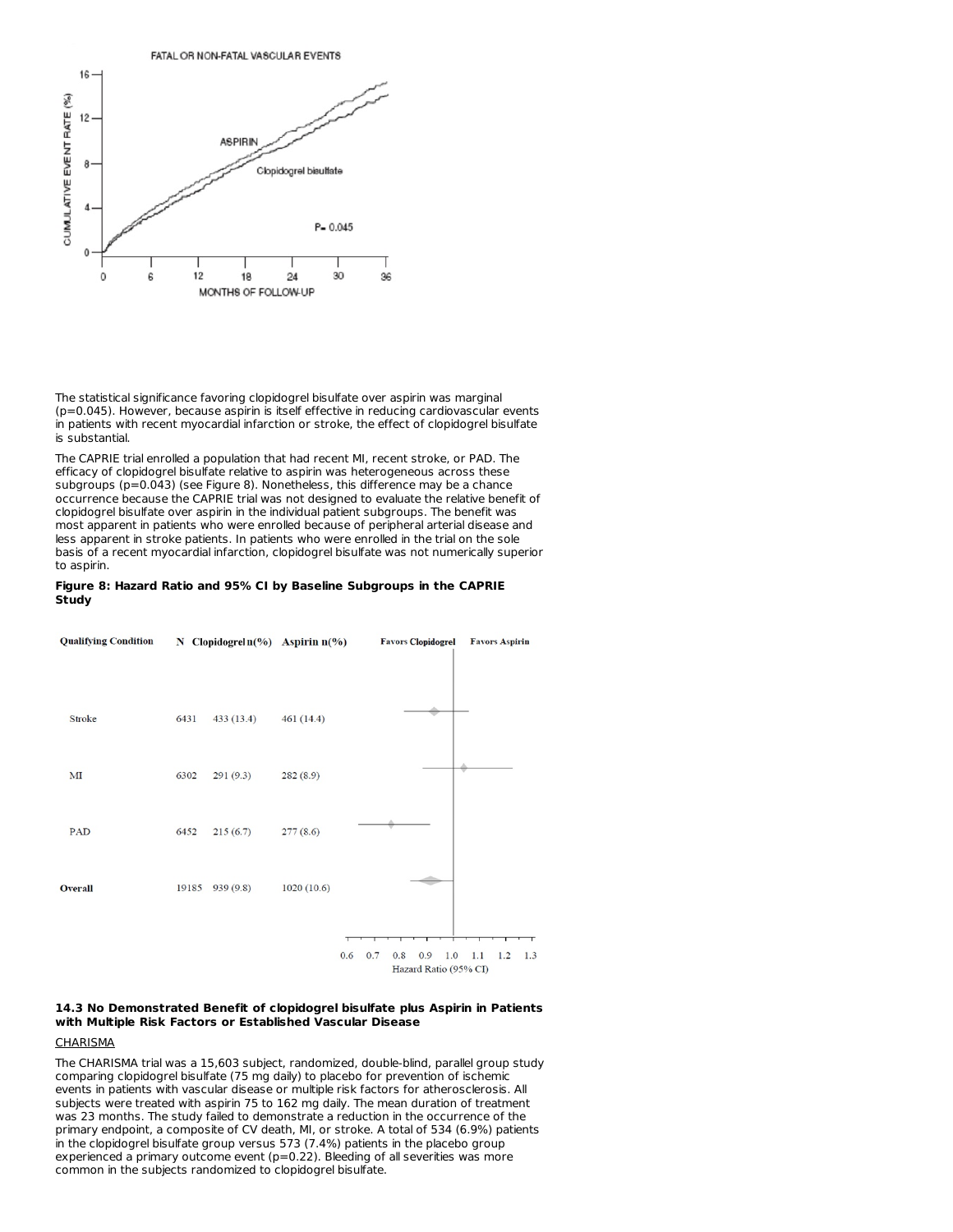# **16 HOW SUPPLIED/STORAGE AND HANDLING**

Clopidogrel tablets, USP 75mg are available as light pink colored, round, beveled edge, biconvex film coated tablets printed "41" with black ink on one side and plain on the other side. Tablets are provided as follows:

Cartons of 100 Tablets (1 tablets each blister pack x 10), NDC 0904-6294-61

Store at 20° to 25° C (68° to 77° F); excursions permitted to 15° to 30° C (59° to 86° F) [See USP Controlled Room Temperature].

# **17 PATIENT COUNSELING INFORMATION**

Advise patients to read FDA approved patient labeling (Medication Guide).

# Discontinuation

Advise patients not to discontinue clopidogrel tablets without first discussing it with the health care provider who prescribed it [see Warnings and Precautions (5.3)].

### Bleeding

Advise patients that they:

- will bruise and bleed more easily
- will take longer than usual to stop bleeding
- must report any unanticipated, prolonged, or excessive bleeding, or blood in their stool or urine [see Warnings and Precautions ( 5.2)] .

# Thrombotic Thrombocytopenic Purpura

Instruct patients to get prompt medical attention if they experience symptoms of TTP that cannot otherwise be explained [see Warnings and Precautions ( 5.4)] .

#### Invasive Procedures

Advise patients to inform physicians and dentists that they are taking clopidogrel tablets before any surgery or dental procedure [see Warnings and Precautions ( 5.2, 5.3)] .

### Proton Pump Inhibitors

Advise patients not to take omeprazole or esomeprazole while taking clopidogrel tablets. Dexlansoprazole, lansoprazole, and pantoprazole had less pronounced effects on the antiplatelet activity of clopidogrel than did omeprazole or esomeprazole [see Drug Interactions ( 7.1)] .



Manufactured by:

TORRENT PHARMACEUTICALS LTD., INDIA.

Manufactured for:

TORRENT PHARMA INC., Basking Ridge, NJ 07920

# **Distributed By:**

# **MAJOR® PHARMACEUTICALS**

Livonia, MI 48152

Refer to package label for Distributor's NDC Number

8081783 Revised March 2021

# **SPL MEDGUIDE**

#### **Medication Guide**

#### **Clopidogrel (kloe PID oh grel) Tablets, USP**

Read this Medication Guide before you start taking clopidogrel tablets and each time you get a refill. There may be new information. This Medication Guide does not take the place of talking with your doctor about your medical condition or your treatment.

### **What is the most important information I should know about clopidogrel tablets?**

# 1. **Clopidogrel tabletsmay not work as well in people who:**

- **have certain genetic factors that affect how the body breaks down clopidogrel tablets.** Your doctor may do genetic tests to make sure clopidogrel tablets are right for you.
- **take certain medicines, especially omeprazole (Prilosec ) or esomeprazole (Nexium**®). Your doctor may change the medicine you take for stomach acid problems while you take clopidogrel tablets. ® ®

# 2. **Clopidogrel tabletscan cause bleeding which can be serious and can sometimes lead to death.** Clopidogrel tablets are blood thinner medicine that lowers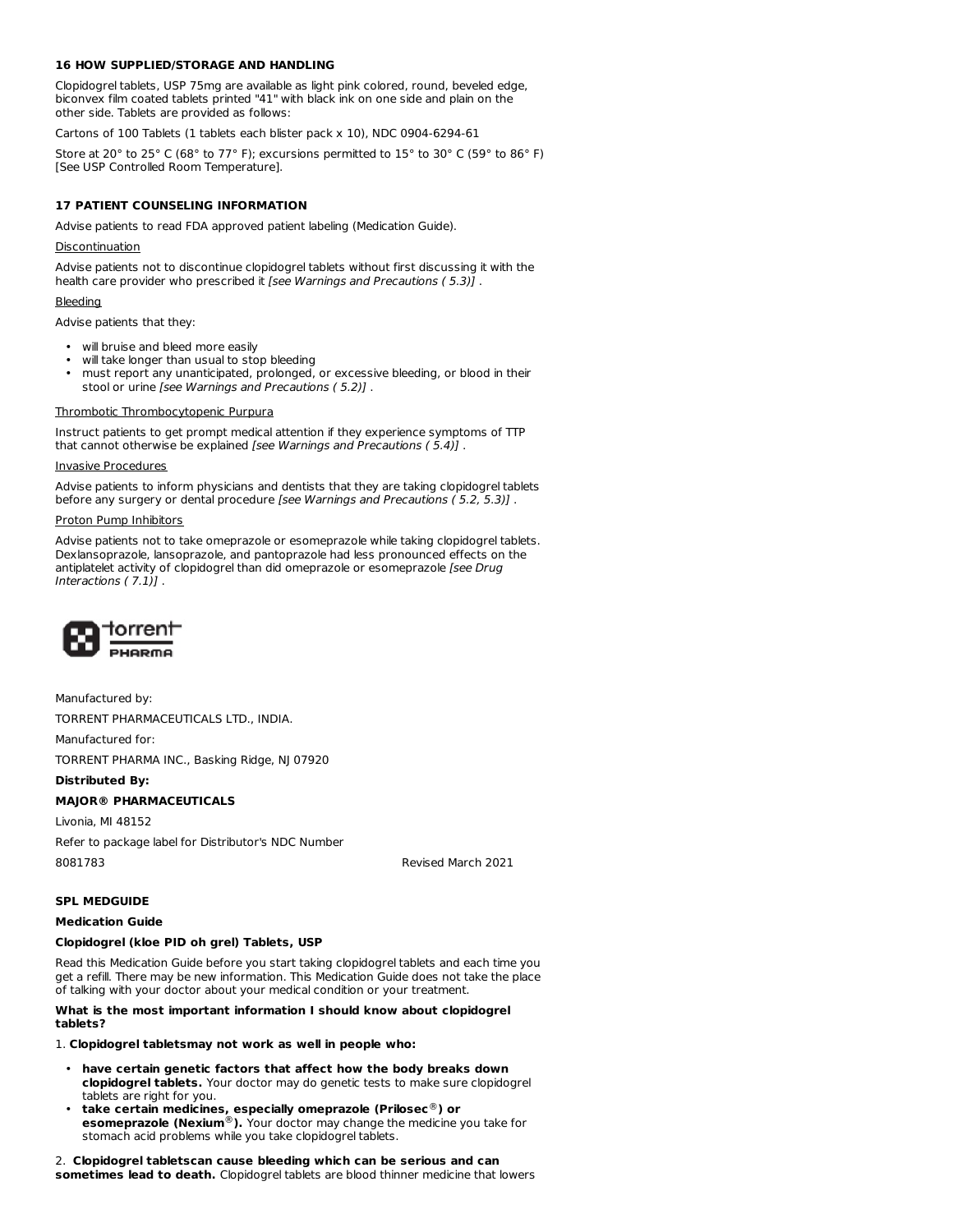the chance of blood clots forming in your body. While you take clopidogrel tablets:

- you may bruise and bleed more easily
- you are more likely to have nose bleeds
- it will take longer for any bleeding to stop

Call your doctor right away if you have any of these signs or symptoms of bleeding:

- unexpected bleeding or bleeding that lasts a long time
- blood in your urine (pink, red or brown urine)
- red or black stools (looks like tar)
- bruises that happen without a known cause or get larger
- cough up blood or blood clots
- vomit blood or your vomit looks like coffee grounds

Do not stop taking clopidogrel tablets without talking to the doctor who prescribes it for you. People who stop taking clopidogrel tablets too soon have a higher risk of having a heart attack or dying. If you must stop clopidogrel tablets because of bleeding, your risk of a heart attack may be higher.

# **What are clopidogrel tablets?**

Clopidogrel tablets are prescription medicine used to treat people who have any of the following:

- chest pain due to heart problems
- poor circulation in their legs (peripheral arterial disease)
- a heart attack
- a stroke

Clopidogrel tablets are used alone or with aspirin to lower your chance of having another serious problem with your heart or blood vessels such as heart attack, stroke, or blood clot that can lead to death.

Platelets are blood cells that help your blood clot normally. Clopidogrel tablets help to prevent platelets from sticking together and forming a clot that can block an artery.

It is not known if clopidogrel tablets are safe and effective in children.

### **Who should not take clopidogrel tablets?**

Do not take clopidogrel tablets if you:

- currently have a condition that causes bleeding, such as a stomach ulcer
- are allergic to clopidogrel or other ingredients in clopidogrel tablets. See the end of this leaflet for a complete list of ingredients in clopidogrel tablets.

# **What should I tell my doctor before taking clopidogrel tablets?**

Before you take clopidogrel tablets, tell your doctor if you:

- have a history of bowel (gastrointestinal) or stomach ulcers
- have a history of bleeding problems
- plan to have surgery or a dental procedure. See " **How should I take clopidogrel tablets?** "
- are pregnant or plan to become pregnant. It is not known if clopidogrel tablets will harm your unborn baby
- are breastfeeding or plan to breastfeed. It is not known if clopidogrel bisulfate passes into your breast milk. A decision should be made with your healthcare provider to avoid or discontinue breastfeeding when continuing clopidogrel tablets is needed.
- have had an allergy or reaction to any medicine used to treat your disease.

Tell all of your doctors and your dentist that you are taking clopidogrel tablets. They should talk to the doctor who prescribed clopidogrel tablets for you before you have any surgery or invasive procedure.

**Tell your doctor about all the medicines you take**, including prescription, nonprescription medicines, vitamins and herbal supplements.

Clopidogrel tablets may affect the way other medicines work, and other medicines may affect how clopidogrel tablets work. See " **What is the most important information I should know about clopidogrel tablets?**"

Clopidogrel tablets may increase blood levels of other medicines such as repaglinide (Prandin  $^{\circledR}$ ).

Taking clopidogrel tablets with certain other medicines may increase your risk of bleeding. **Especially tell your doctor if you take**:

- aspirin, especially if you have had a stroke. Always talk to your doctor about whether you should take aspirin along with clopidogrel tablets to treat your condition.
- Non-steroidal anti-inflammatory drugs (NSAIDs). Ask your doctor or pharmacist for a list of NSAID medicines if you are not sure.
- warfarin (Coumadin ®, Jantoven ®).
- selective serotonin reuptake inhibitors (SSRIs) and serotonin norepinephrine reuptake inhibitors (SNRIs). Ask your doctor or pharmacist for a list of SSRI or SNRI medicines if you are not sure.
- rifampin (used to treat severe infections)

Know the medicines you take. Keep a list of them to show your doctor or pharmacist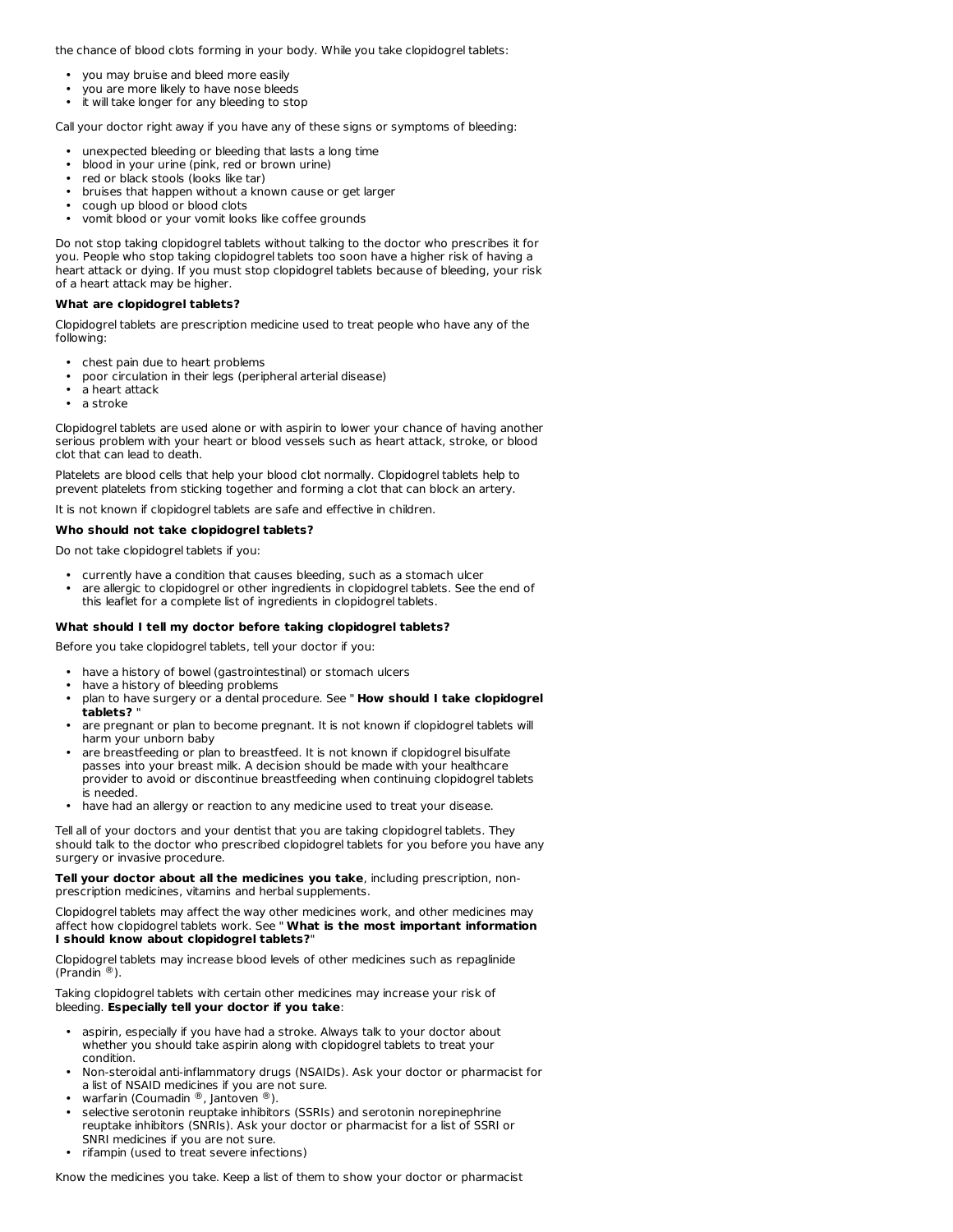.

# **How should I take clopidogrel tablets?**

- Take clopidogrel tablets exactly as your doctor tells you.
- Do not change your dose or stop taking clopidogrel tablets without talking to your doctor first. Stopping clopidogrel tablets may increase your risk of heart attack or stroke.
- Take clopidogrel tablets with aspirin as instructed by your doctor.
- If you miss a dose, take clopidogrel tablets as soon as you remember. If it is almost time for your next dose, skip the missed dose. Take the next dose at your regular time. Do not take 2 doses of clopidogrel tablets at the same time unless your doctor tells you to.
- If you take too much clopidogrel tablets, call your doctor or go to the nearest emergency room right away.
- Talk with your doctor about stopping your clopidogrel tablets before you have surgery. Your doctor may tell you to stop taking clopidogrel tablets at least 5 days before you have surgery to avoid excessive bleeding during surgery.

# **What are the possible side effects of clopidogrel tablets?**

### **Clopidogrel tablets can cause serious side effects including:**

- See **"What is the most important information I should know about clopidogrel tablets?"**
- **A blood clotting problem called Thrombotic Thrombocytopenic Purpura (TTP).** TTP can happen with clopidogrel tablets, sometimes after a short time (less than 2 weeks). TTP is a blood clotting problem where blood clots form in blood vessels; and can happen anywhere in the body. TTP needs to be treated in a hospital right away, because it may cause death. Get medical help right away if you have any of these symptoms and they can not be explained by another medical condition:
- purplish spots (called purpura) on the skin or in the mouth (mucous membranes) due to bleeding under the skin
- your skin or the whites of your eyes are yellow (jaundice)
- you feel tired or weak
- your skin looks very pale
- fever
- fast heart rate or feeling short of breath
- headache
- speech changes
- confusion
- coma
- stroke
- seizure
- low amount of urine, or urine that is pink or has blood in it
- stomach area (abdominal) pain
- nausea, vomiting, or diarrhea
- vision changes.
- persistent low blood sugar symptoms

Tell your doctor if you have any side effect that bothers you or that does not go away. Tell your doctor if you develop an allergic reaction including skin reactions while taking clopidogrel tablets.

These are not all the possible side effects of clopidogrel tablets. For more information, ask your doctor or pharmacist.

Call your doctor for medical advice about side effects. You may report side effects to FDA at 1-800-FDA-1088.

#### **How should I store clopidogrel tablets?**

• Store clopidogrel tablets at 20° to 25° C (68° to 77° F); excursions permitted to 15° to 30° C (59° to 86° F) [See USP Controlled Room Temperature].

#### **Keep clopidogrel tablets and all medicines out of the reach of children.**

#### **General information about clopidogrel tablets**

Medicines are sometimes used for purposes other than those listed in a Medication Guide. Do not take clopidogrel tablets for a condition for which they were not prescribed. Do not give clopidogrel tablets to other people, even if they have the same symptoms that you have. It may harm them.

This Medication Guide summarizes the most important information about clopidogrel tablets. If you would like more information, talk to your doctor. Ask your doctor or pharmacist for information about clopidogrel tablets that was written for healthcare professionals.

For more information, call Torrent Pharma Inc. at 1-800-912-9561.

# **What are the ingredients in clopidogrel tablets?**

**Active ingredient:** clopidogrel bisulfate, USP

#### **Inactive ingredients:**

Tablet: colloidal silicon dioxide, hydrogenated castor oil, lactose monohydrate, low substituted hydroxypropyl cellulose, magnesium stearate, mannitol, microcrystalline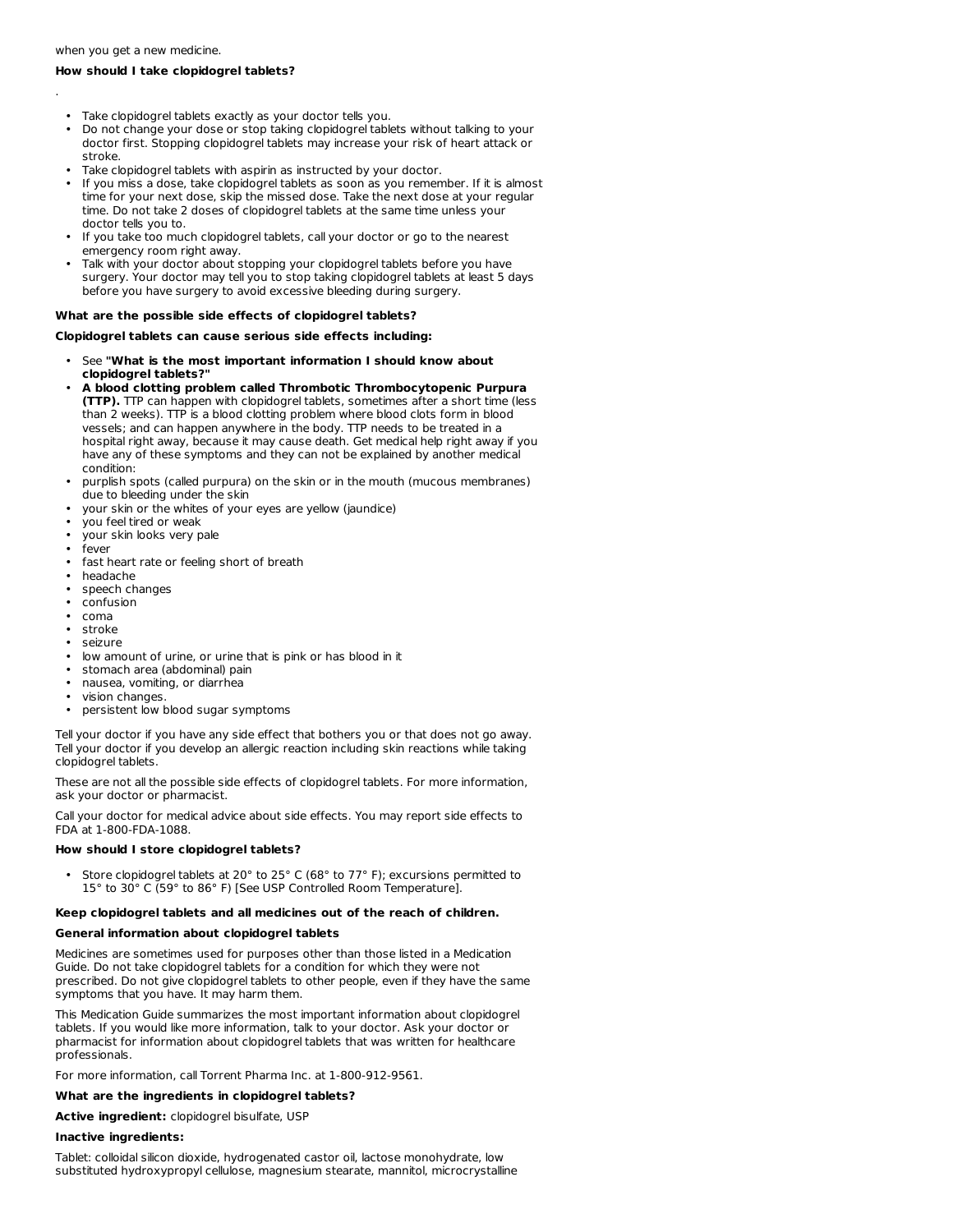cellulose and polyethylene glycol 6000 Film coating: ferric oxide red, hypromellose 2910, and titanium dioxide This Medication Guide has been approved by the U.S. Food and Drug Administration. Trade marks are the property of their respective owners.



Manufactured by: TORRENT PHARMACEUTICALS LTD., INDIA. Manufactured for: TORRENT PHARMA INC., Basking Ridge, NJ 07920. **Distributed By: MAJOR® PHARMACEUTICALS** Livonia, MI 48152 Refer to package label for Distributor's NDC Number 8081784 Revised March 2021

# **Package/Label Display Panel**

Clopidogrel Tablets, USP 75 mg\* 10 Tablets



| <b>CLOPIDOGREL BISULFATE</b>           |                                                             |                              |                                  |  |  |  |
|----------------------------------------|-------------------------------------------------------------|------------------------------|----------------------------------|--|--|--|
| clopidogrel bisulfate tablet           |                                                             |                              |                                  |  |  |  |
|                                        |                                                             |                              |                                  |  |  |  |
| <b>Product Information</b>             |                                                             |                              |                                  |  |  |  |
| <b>Product Type</b>                    | HUMAN PRESCRIPTION<br><b>DRUG</b>                           | <b>Item Code</b><br>(Source) | NDC:0904-6294(NDC:13668-<br>141) |  |  |  |
| <b>Route of Administration</b>         | ORAL                                                        |                              |                                  |  |  |  |
|                                        |                                                             |                              |                                  |  |  |  |
| <b>Active Ingredient/Active Moiety</b> |                                                             |                              |                                  |  |  |  |
|                                        | <b>Basis of Strength Strength</b><br><b>Ingredient Name</b> |                              |                                  |  |  |  |
|                                        |                                                             |                              |                                  |  |  |  |